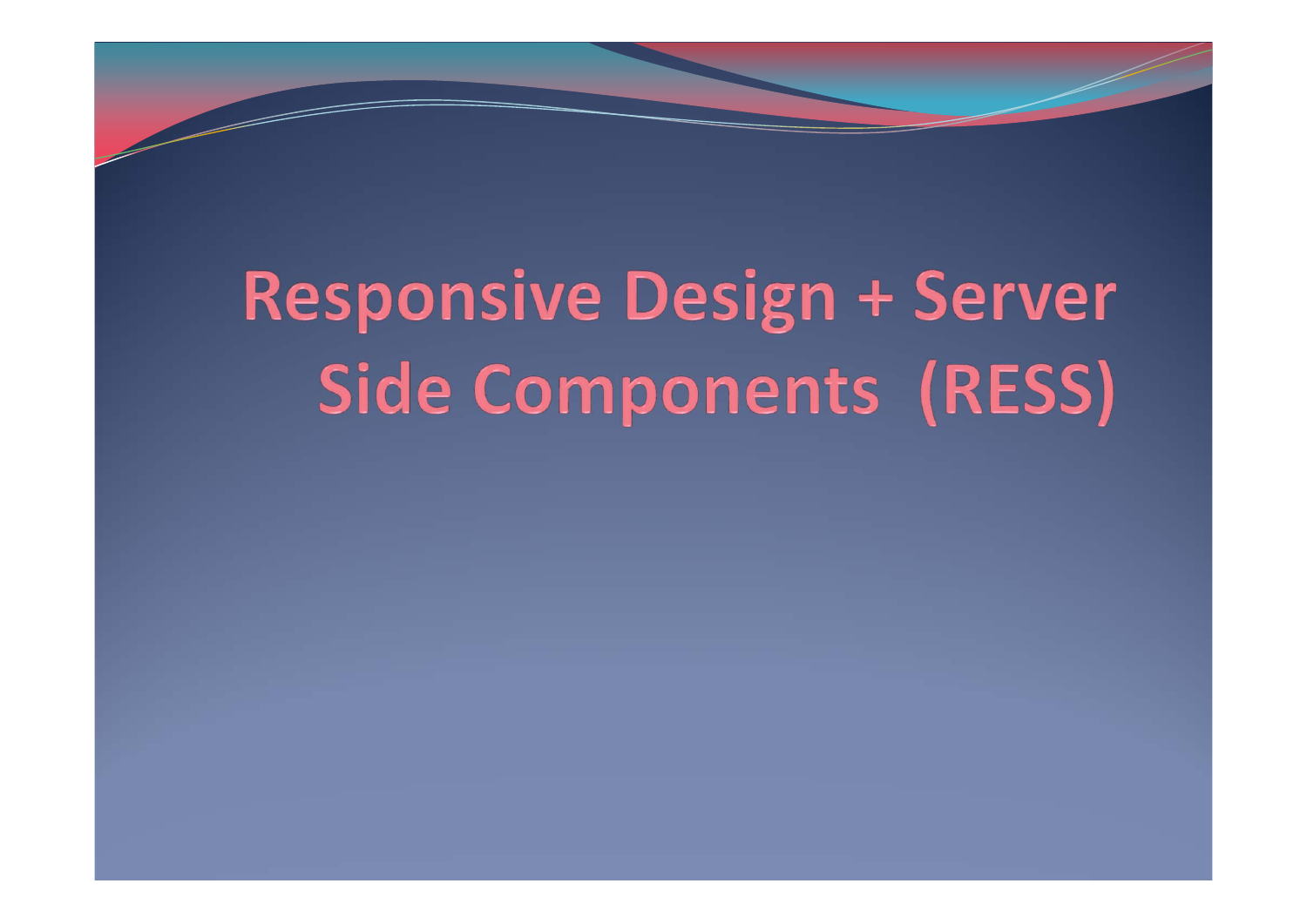#### Responsive Design Approaches

- There is no shortage of debate about the best way to develop Web sites that work well across many networked devices.
	- Some teams favor <sup>a</sup> client‐side approach
	- Some lean towards server‐side solutions (e.g., Adaptive Images)
	- Others are interested in solutions that try to bring together the best of both worlds.
- RESS (Responsive Web Design <sup>+</sup> Server Side Components) is one such proposal.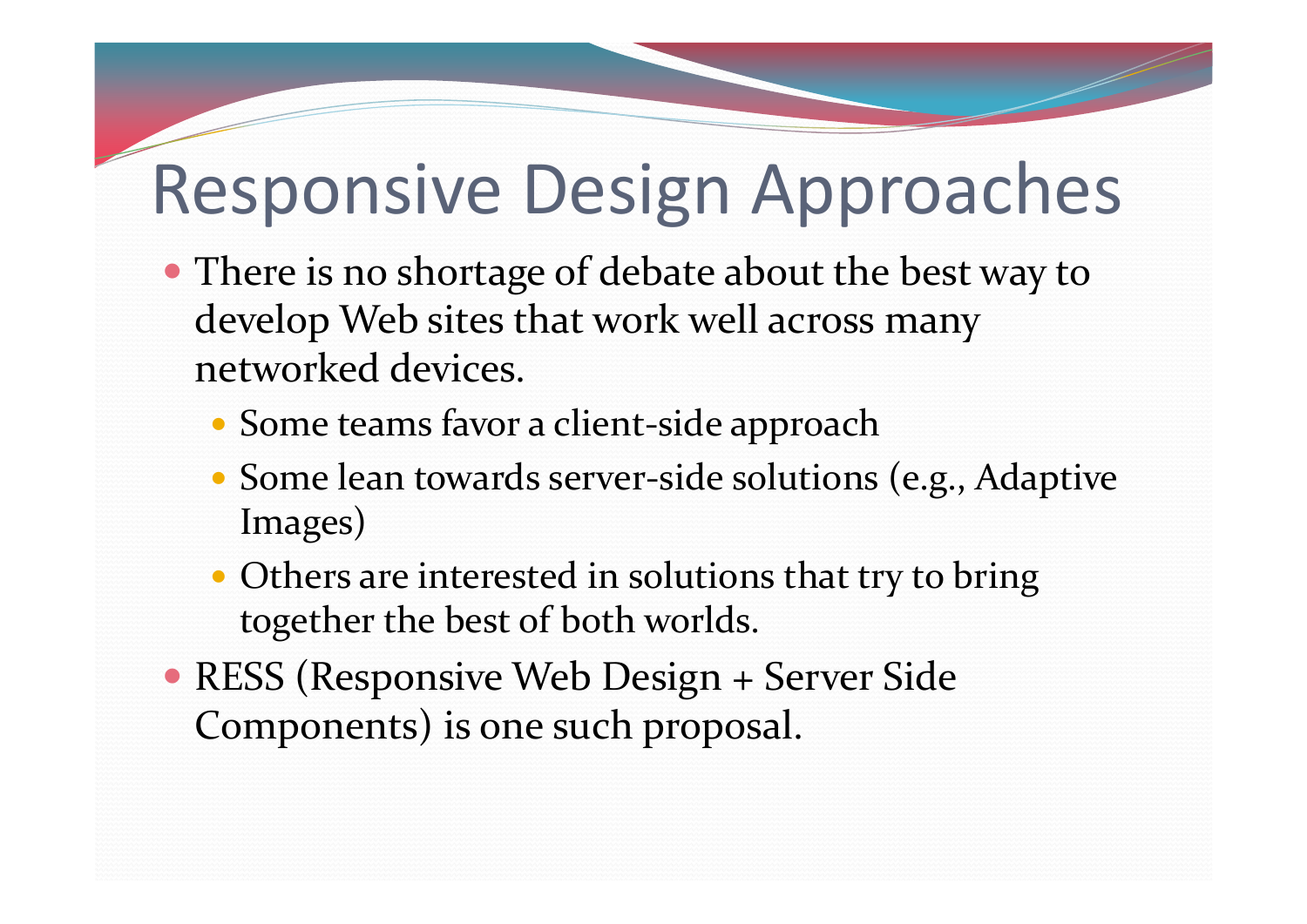#### Responsive Design Approaches

- **In Responsive Web Design implementations,** 
	- Web URLs are consistent across devices and
	- Adapt their content based on the capabilities of the browser in which they are displayed.
- This means the same hyperlink can deliver <sup>a</sup> grea<sup>t</sup> experience across <sup>a</sup> wide range of devices.
	- We know that this has <sup>a</sup> negative impact on the use of CDNs which in turn impacts performance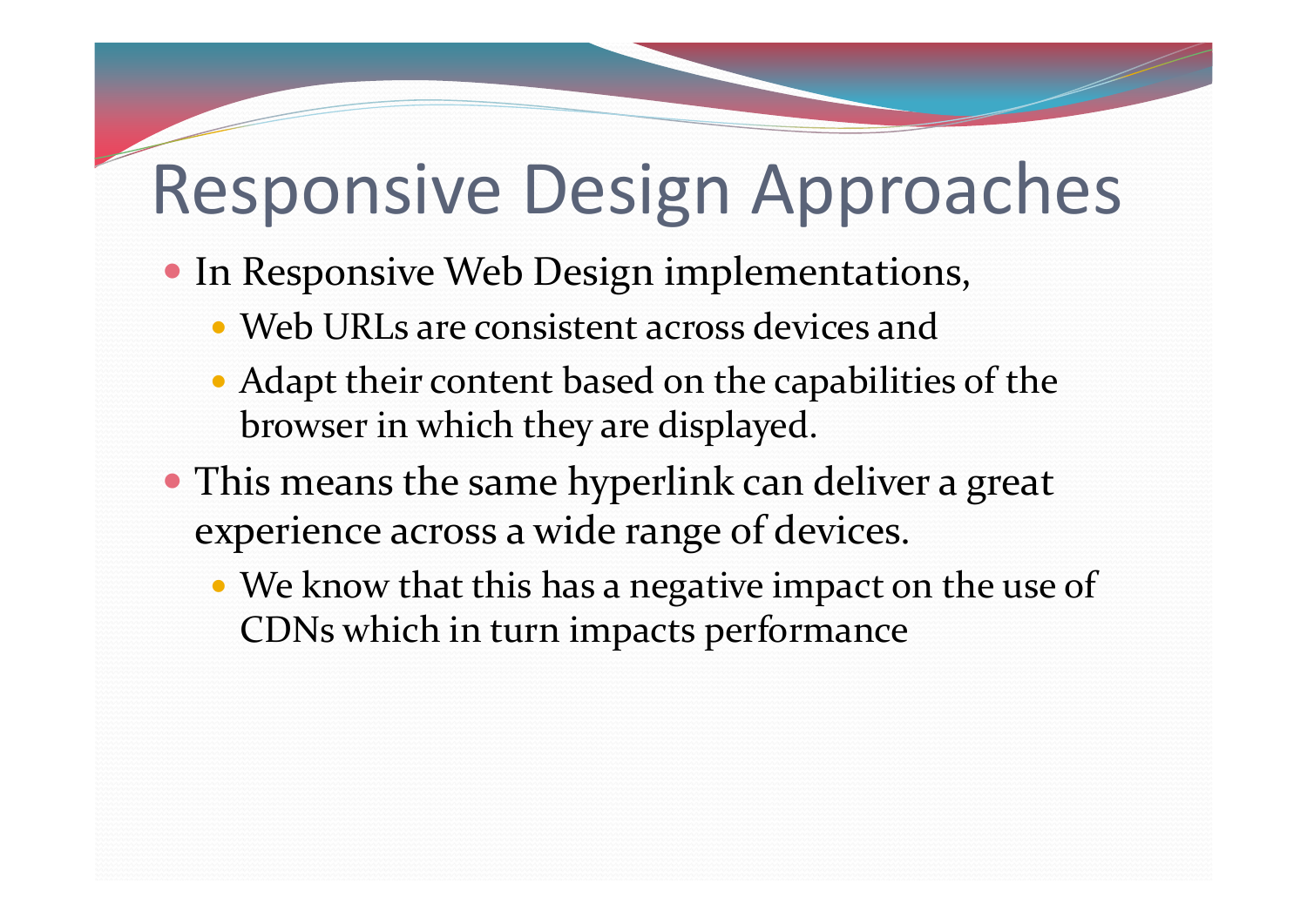#### Responsive Design Approaches

- In order to adapt effectively, Web sites generally need
	- <sup>a</sup> single source order of markup,
	- <sup>a</sup> single URL structure, and
	- flexible media that can scale across screen sizes (which can become <sup>a</sup> performance challenge).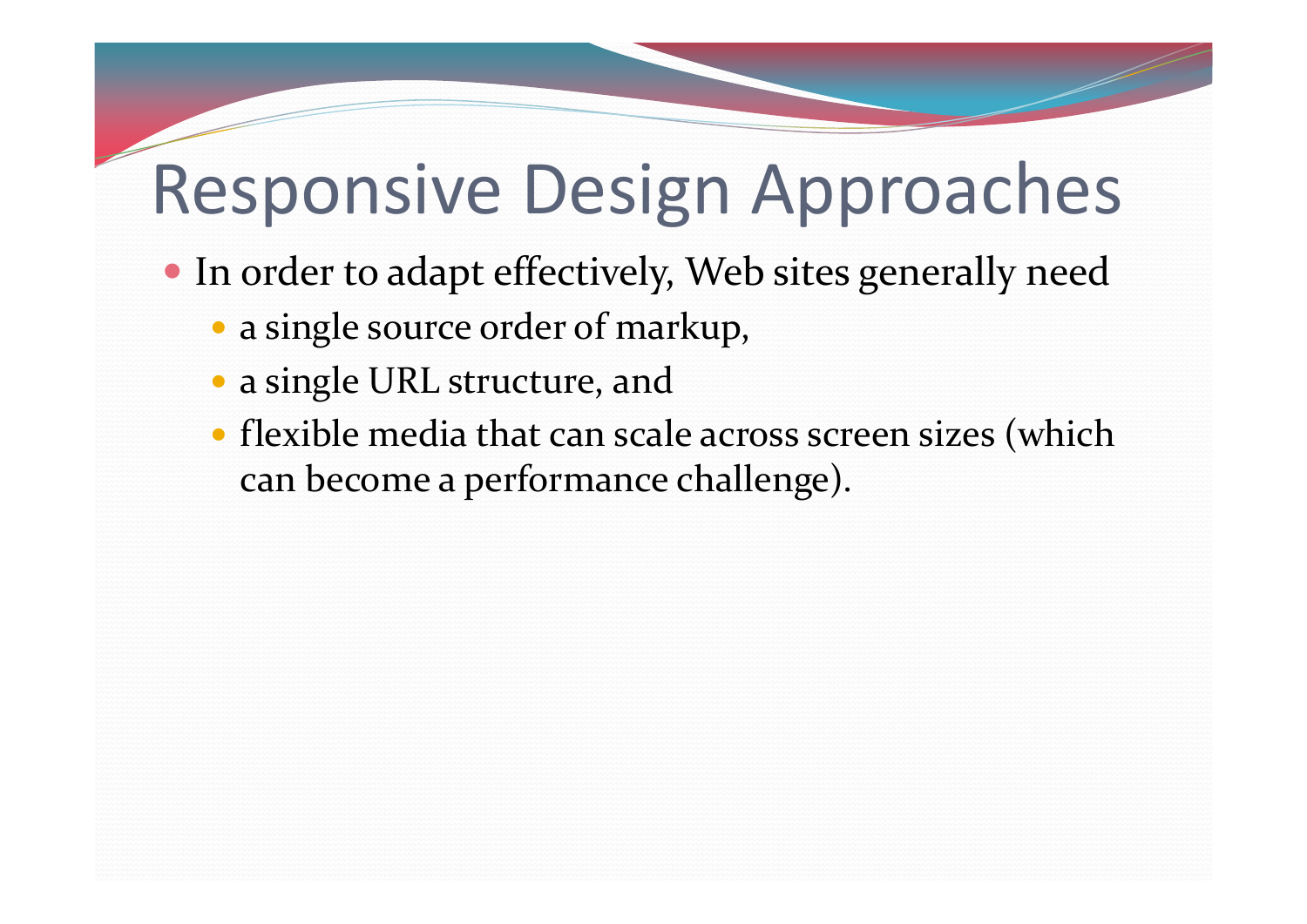#### Responsive Design

- Server side solutions, on the other hand, only send what a client needs. This means that source order, URL structure, media, and application designs can be finely optimized for <sup>a</sup> specific device class before ever reaching its browser.
- But server-side solutions generally rely on user agent redirects to device‐specific code templates. Each device class that warrants adaptation needs its own set of templates and these templates may ultimately contain duplicative code that actually applies to every class of device.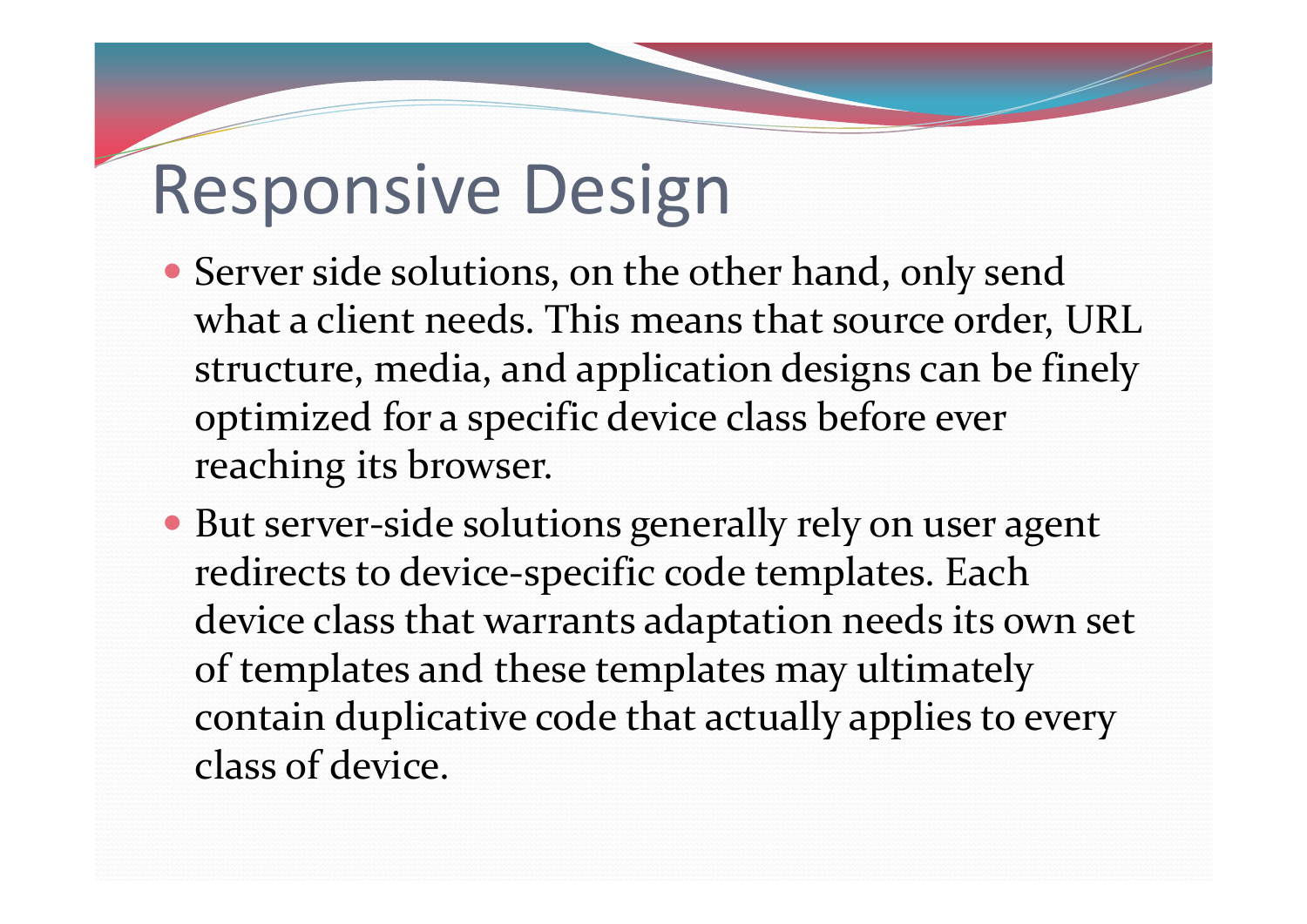#### Responsive Design

- So both client and server side adaptations have benefits but <sup>a</sup> few limitations.
- How do we ge<sup>t</sup> the best of both worlds without the challenges that can hamper each?
	- RESS (Responsive Web Design <sup>+</sup> Server Side Components) is <sup>a</sup> concep<sup>t</sup> that looks to address this.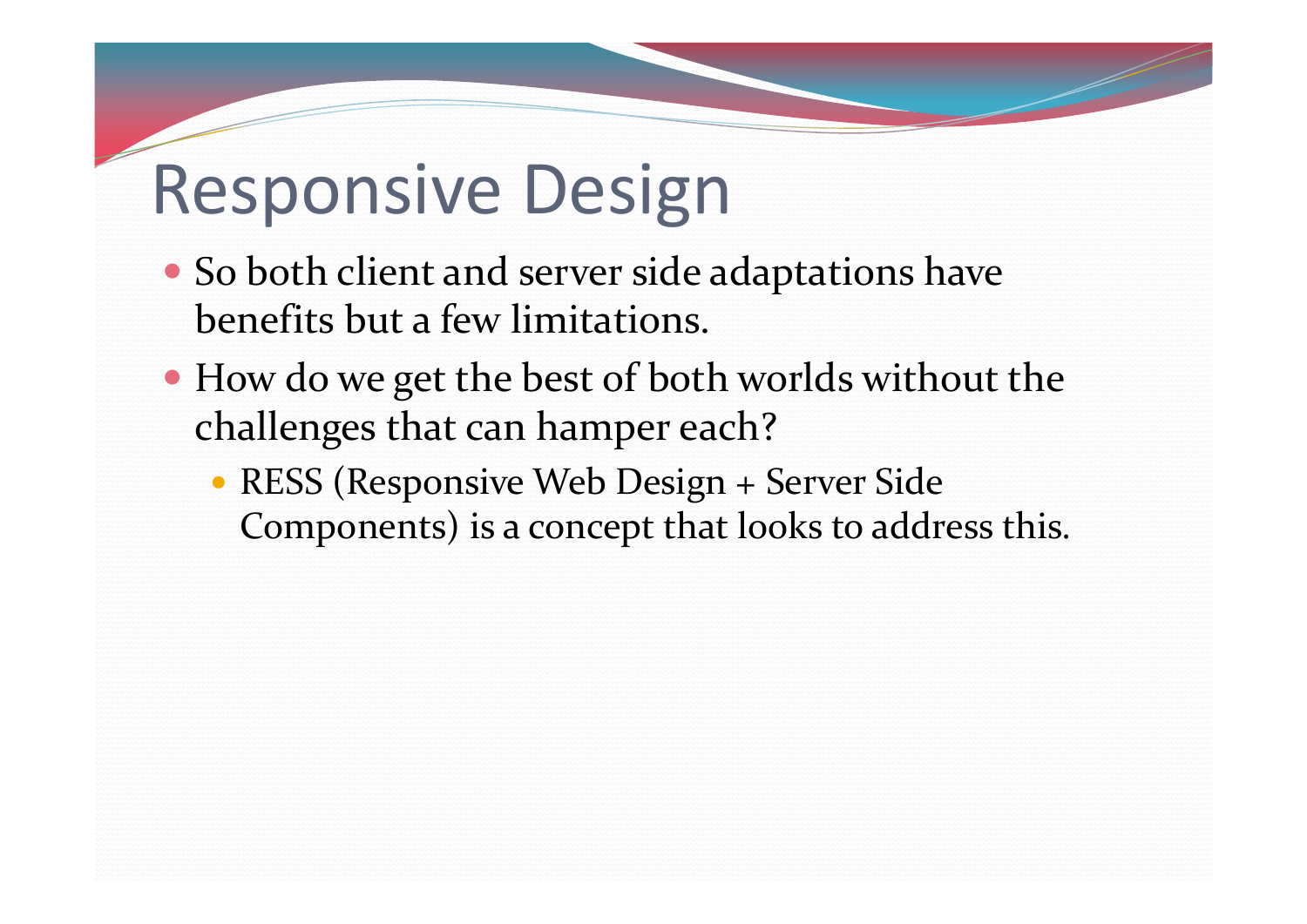#### RESS

#### **Responsive** Server Side **RESS Web Design** components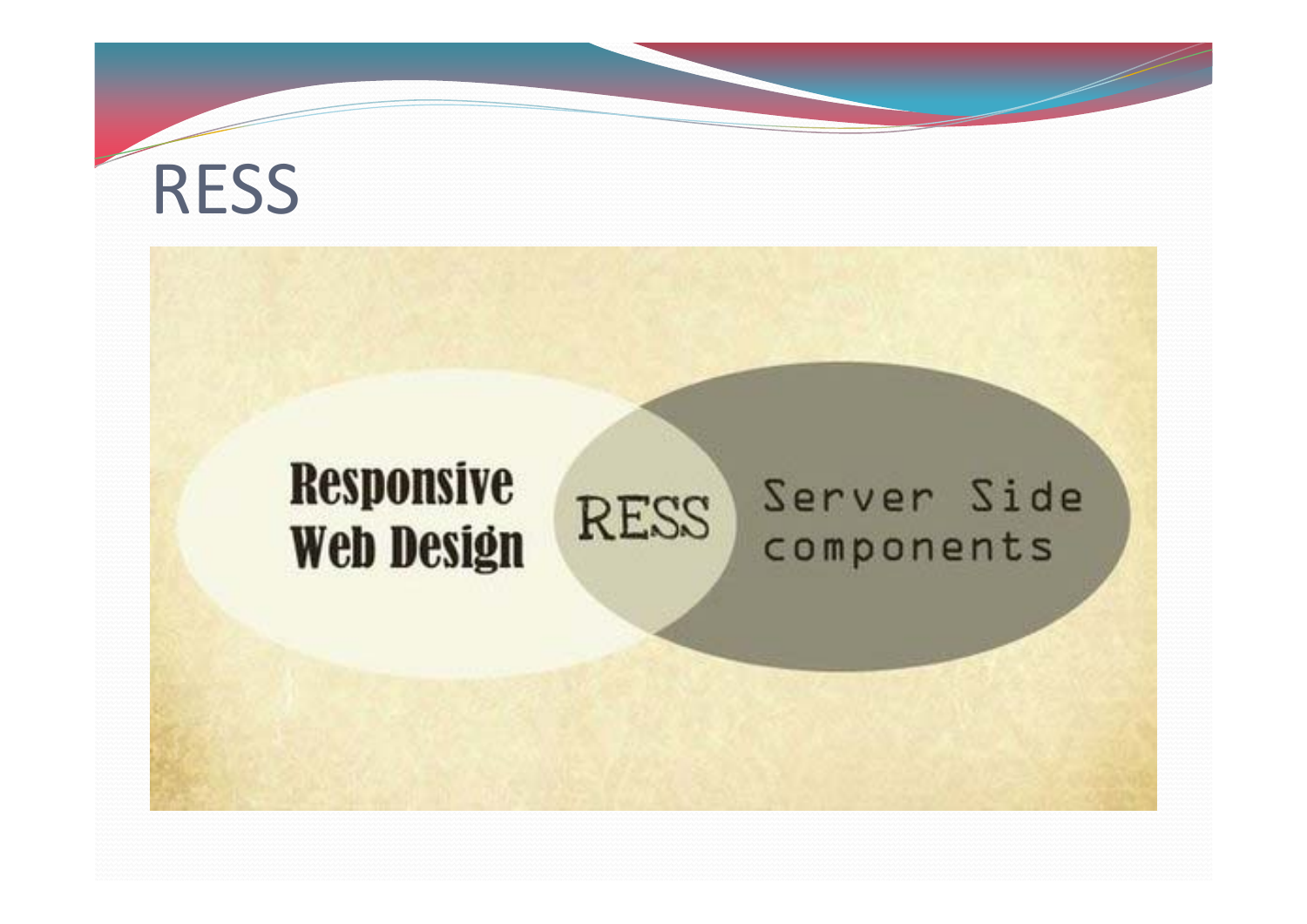#### RESS

- Responsive Design <sup>+</sup> Server Side Components (RESS) is being called Next Generation Responsive Design • Term was coined in 2011
- In <sup>a</sup> nutshell, RESS combines adaptive layouts with server side componen<sup>t</sup> (not full page) optimization.
- A single set of page templates define an entire Web site for all devices but key components within that site have device‐class specific implementations that are rendered server side.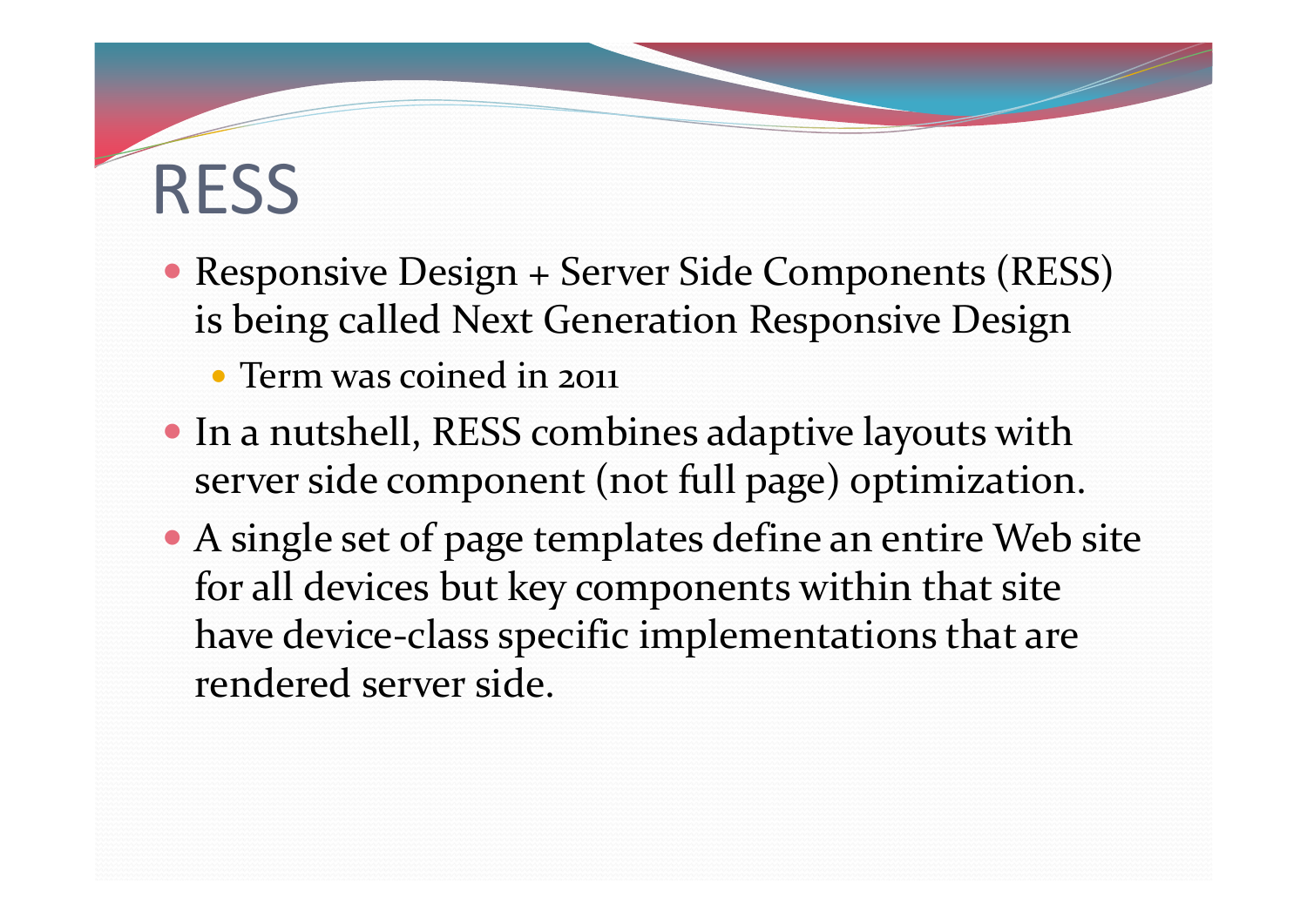#### RESS – How it Works

- Let us assume we want <sup>a</sup> different navigation solution for mobile and desktop devices.
	- Because screens are small on mobile, we want <sup>a</sup> minimal header that does not take space away from content.
	- But we need to allow people to navigate the site in <sup>a</sup> comfortable way so we will position the navigation links at the bottom of the page where accessing them tends to be easier with one‐handed use.
	- On the desktop, however, we want the same navigation at the top of the page. There is plenty of room for the content and we can expose all our menu choices to give people <sup>a</sup> sense of what's on the site.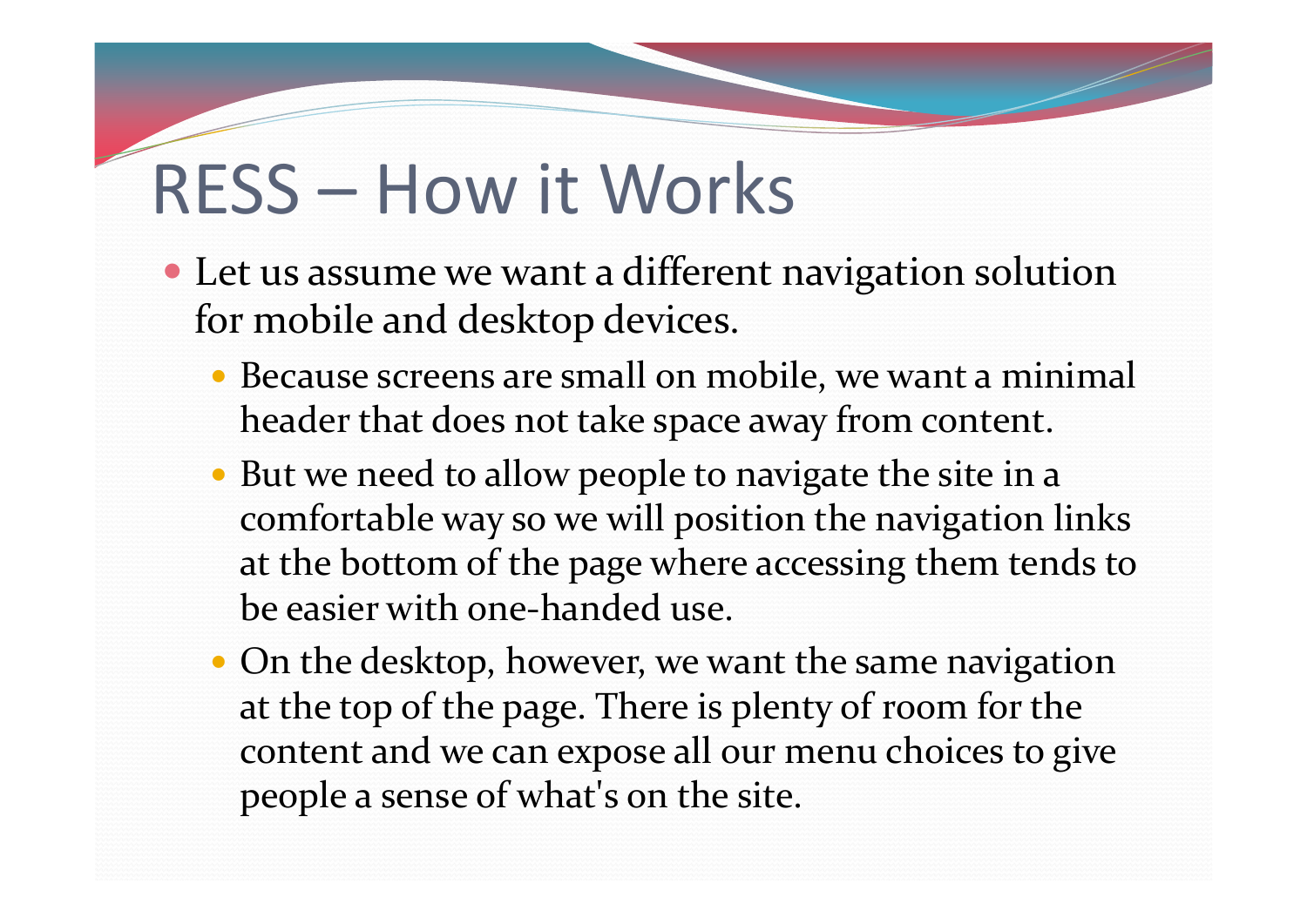#### Example Navigation



**COC** Bagcheck HOME EXPLORE PEOPLE CREATED

|                           | ATOP |
|---------------------------|------|
| Search Bagcheck           |      |
| <b>HOME</b>               | Э    |
| PROFILE                   | - 31 |
| EXPLORE                   | - 2  |
| PEOPLE                    | - 3  |
| CREATE A BAG +            | - 2  |
| HELP BLOG TERMS FULL SITE |      |

Bagcheck 02011 Bagcheckins. | About | Blog | Help | 1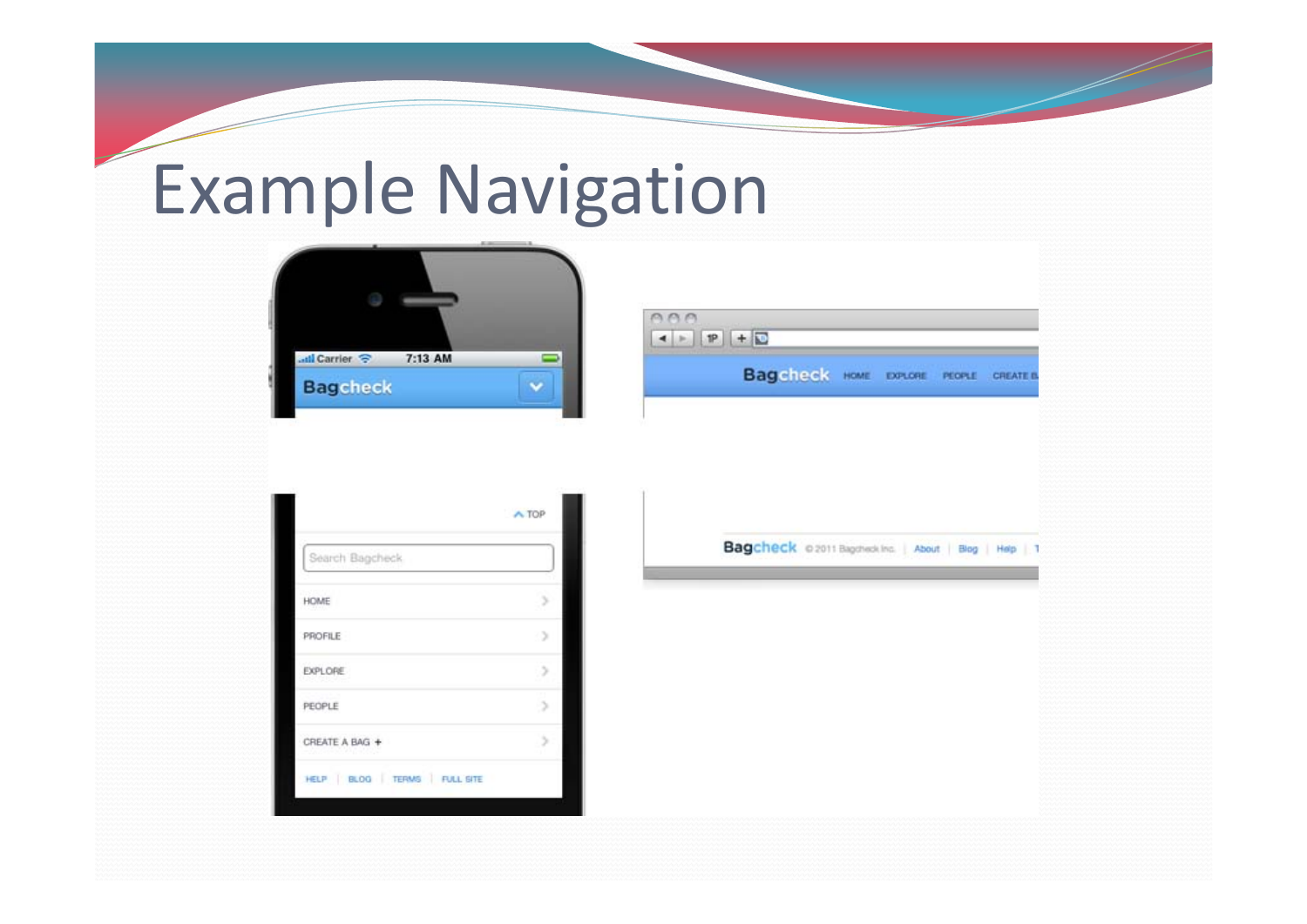#### RESS – How it Works

 To implement this with RESS I wll use two variables in our page template (defined here using Mustache) for the header and footer.

<body> {{>header}} [...document content...]  $\{\{\texttt{footer}\}\}\$  </body>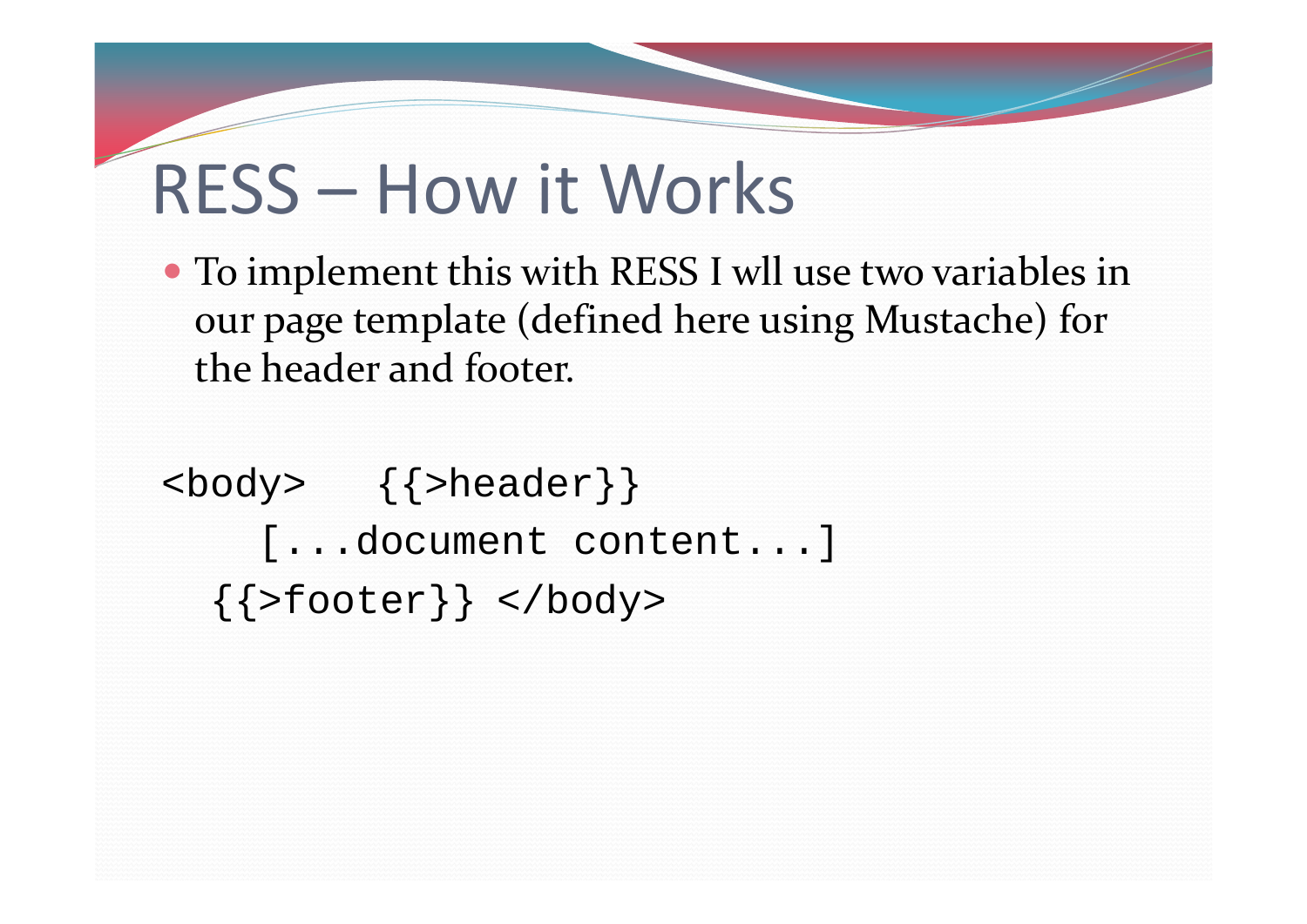#### RESS – How it Works

- Here the entire page is coded using flexible grids and media queries to manage multiple resolution breakpoints thereby taking advantage of what Responsive Web Design does well.
- But each of the variables is <sup>a</sup> componen<sup>t</sup> that has device class optimized implementations for it on the server. In this case:
	- header.html mobile\_header.html footer.html mobile\_footer.html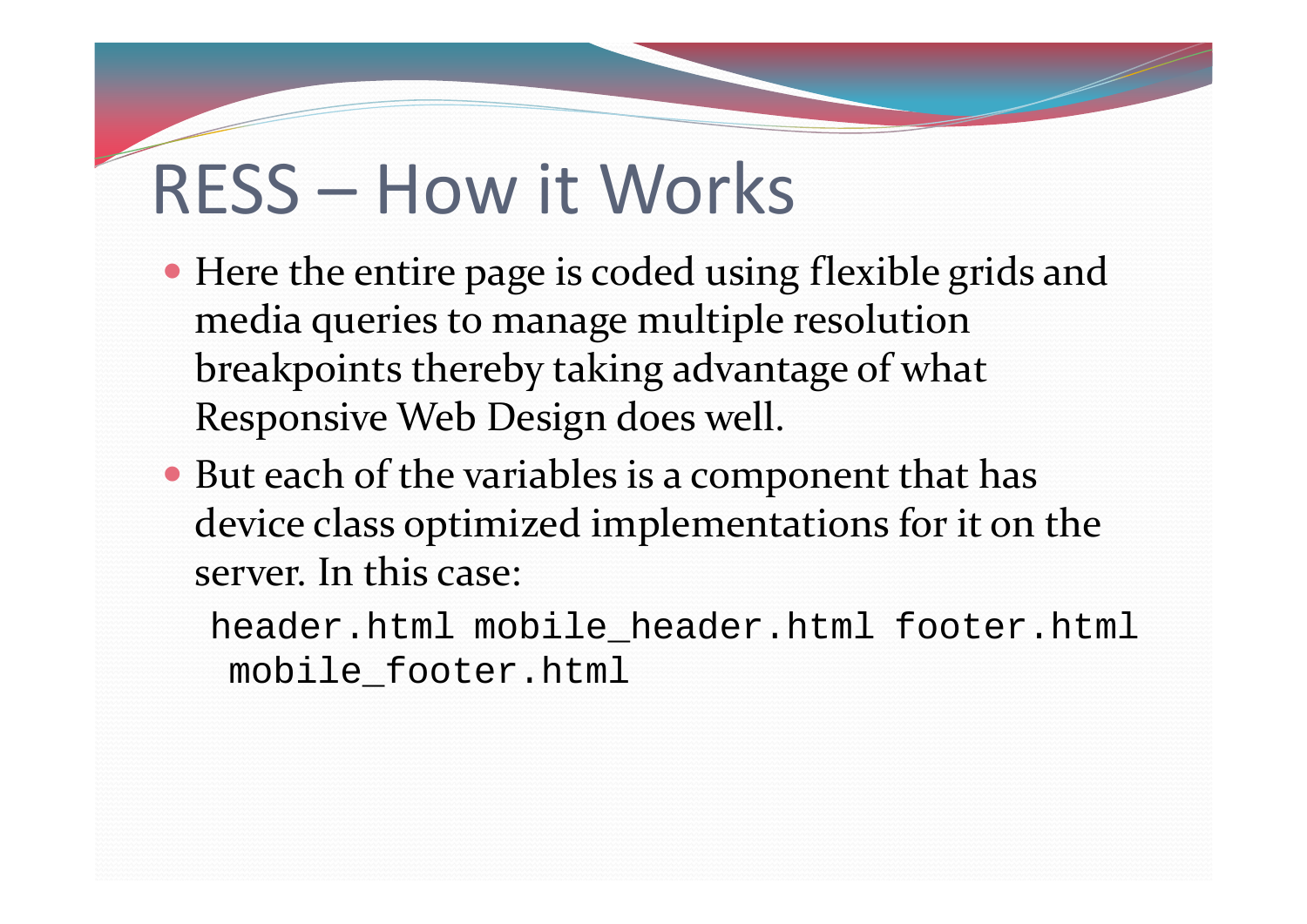### Feature Detection and Device Detection

- Modernizr (http://modernizr.com) is a feature detection framework that makes it easy to detect browser features.
- It simply runs a test in the browser to get a boolean answer as output: "does X work?" and the answer is mostly "true" or "false."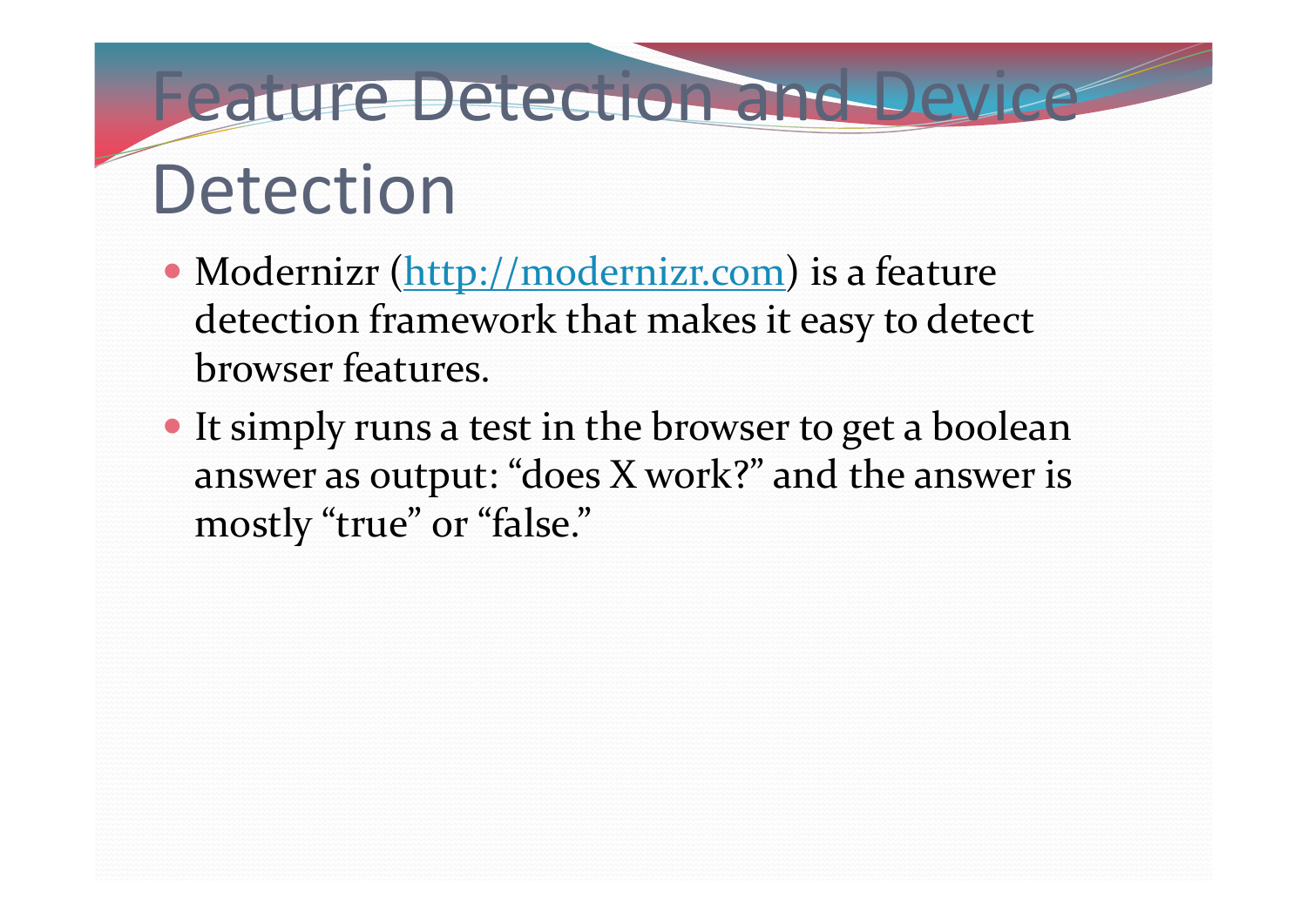#### Modernizer Example

```
Modernizr.load({
  test: Modernizr.geolocation,
  yep : 'geo.js',
  nope: 'geo-polyfill.js'
});
```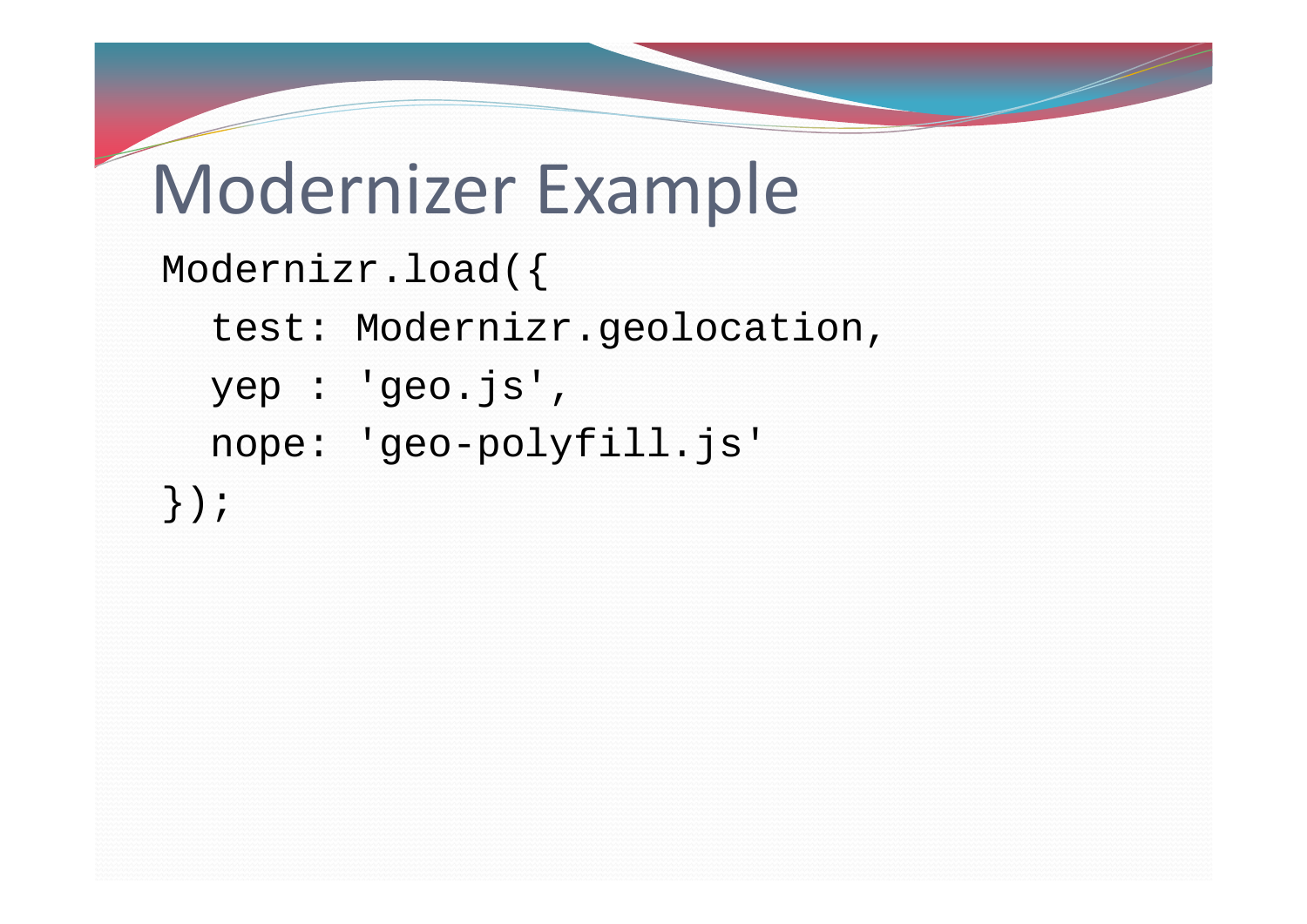#### Modernizer Example

- In this example, we decided that we should load <sup>a</sup> different script depending on whether geolocation is supported in the host browser or not.
- By doing this, you save users from having to download code that their browser does not need.
- This increases page performance, and offers <sup>a</sup> clear place to build <sup>a</sup> healthy amount of abstraction to your polyfills (both 'geo.js' and 'geo-polyfill.js' would seem the same to the rest of the app, even if they are implemented differently)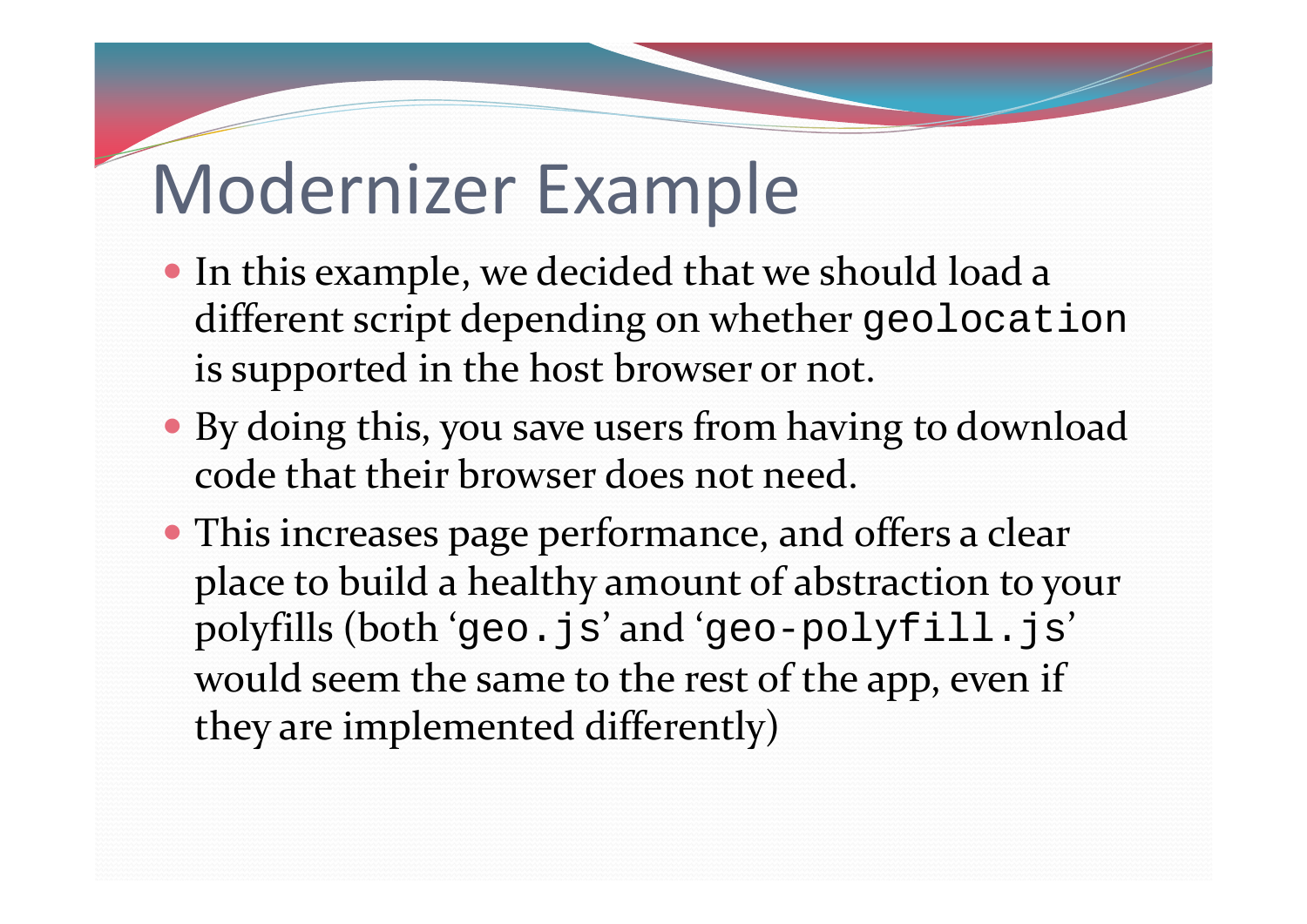# Polyfills

- Definition
	- <sup>a</sup> *polyfill* (or *polyfiller*) is downloadable code which provides facilities that are not built into <sup>a</sup> web browser.
	- It implements technology that <sup>a</sup> developer expects the browser to provide *natively* providing <sup>a</sup> more uniform API landscape.
- For example, many features of HTML5 are not supported by versions of Internet Explorer older than version <sup>8</sup> or 9, but can be used by web pages if those pages install <sup>a</sup> polyfill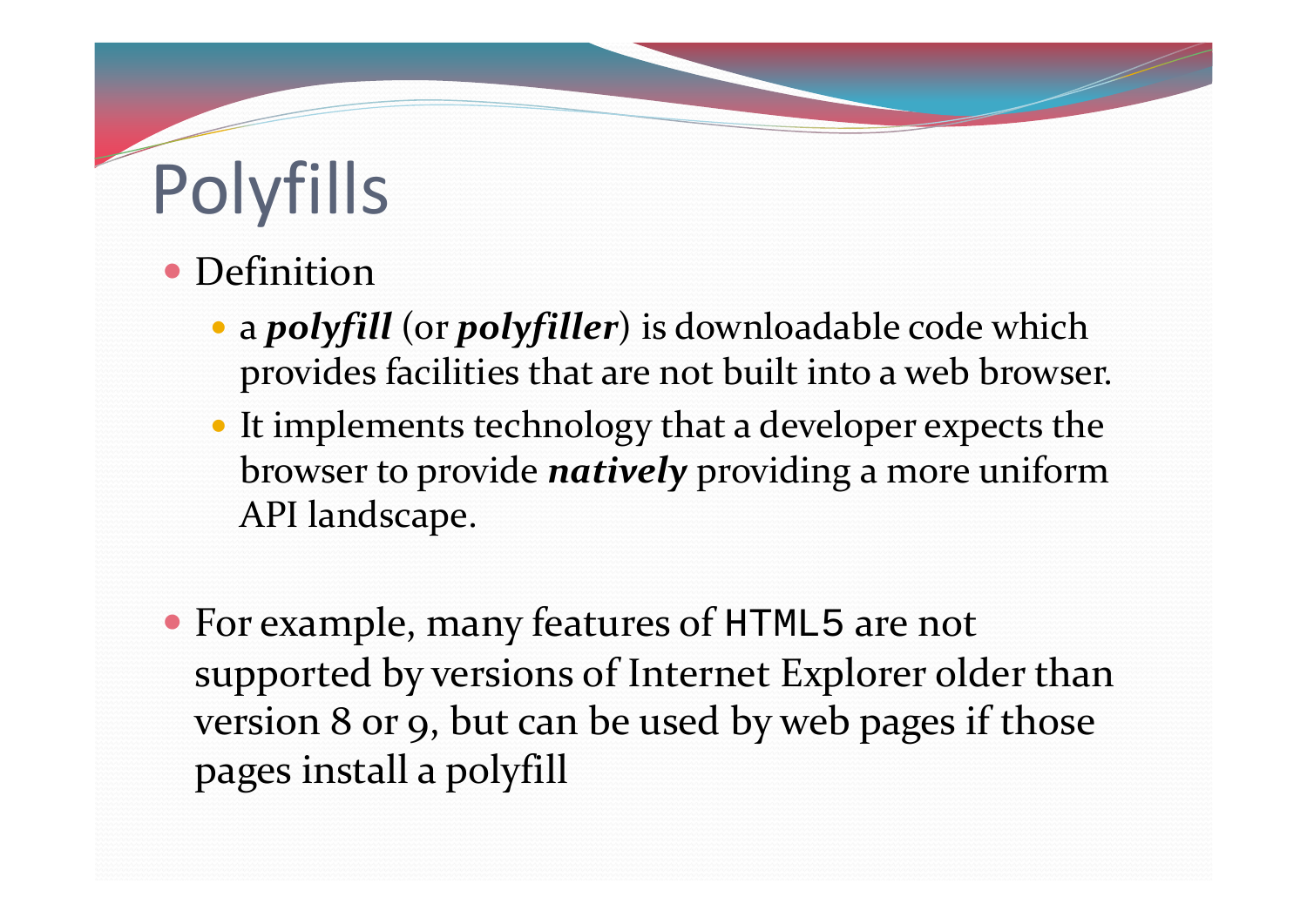#### Device Detection

- Device detection on the other hand, is something different. It all happens on the server
	- Analyses the HTTP header of the device.
	- It then looks up in <sup>a</sup> database of known devices and return <sup>a</sup> set of capabilities for that device.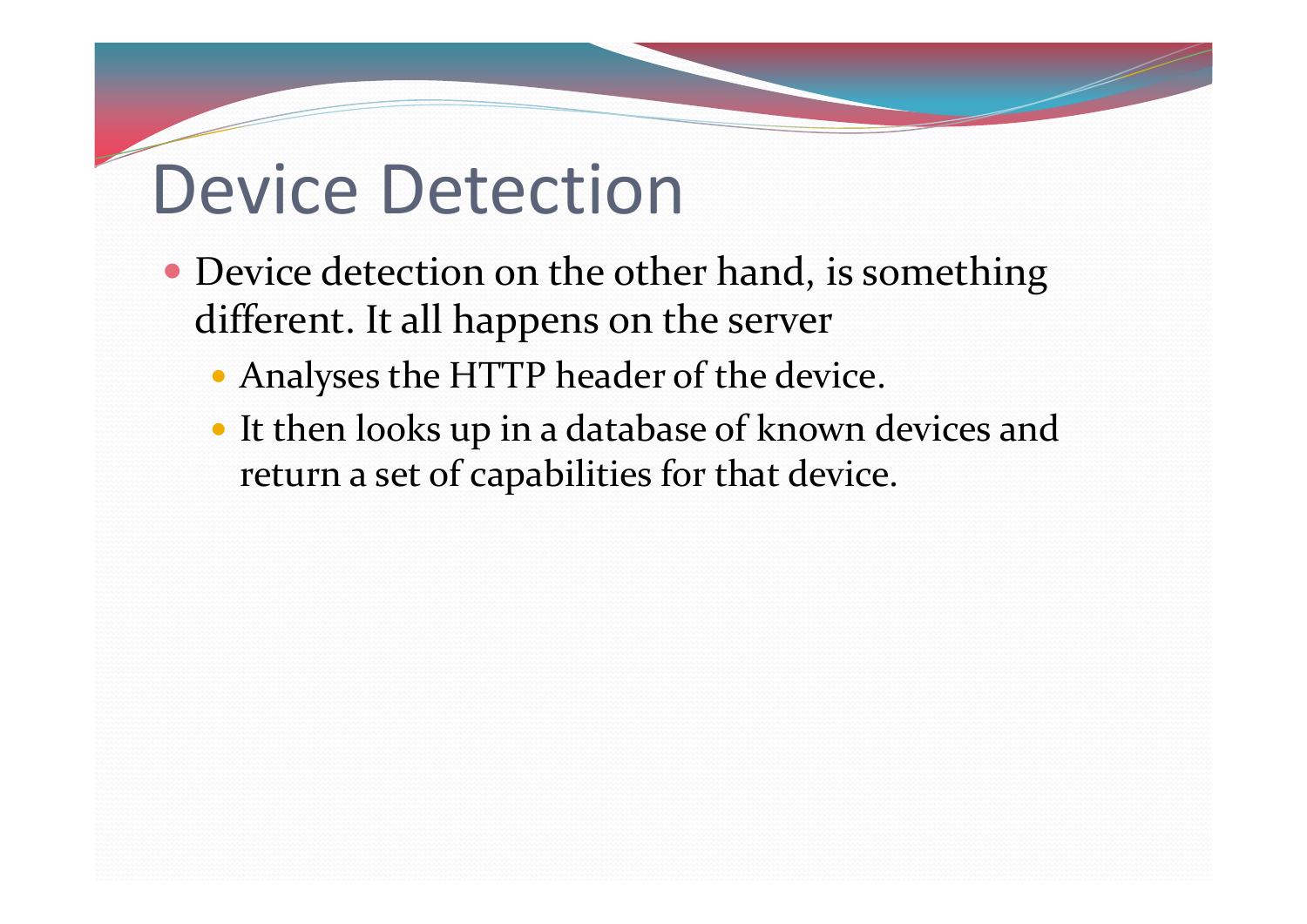#### Device Detection

- The beauty of this is that it is <sup>a</sup> database of information that is collected and maintained by humans and it can hold incredibly detailed information about capabilities that is currently impossible to feature test.
	- Examples include device type (desktop, TV, mobile, tablet), device marketing name, video codec suppor<sup>t</sup> and so on.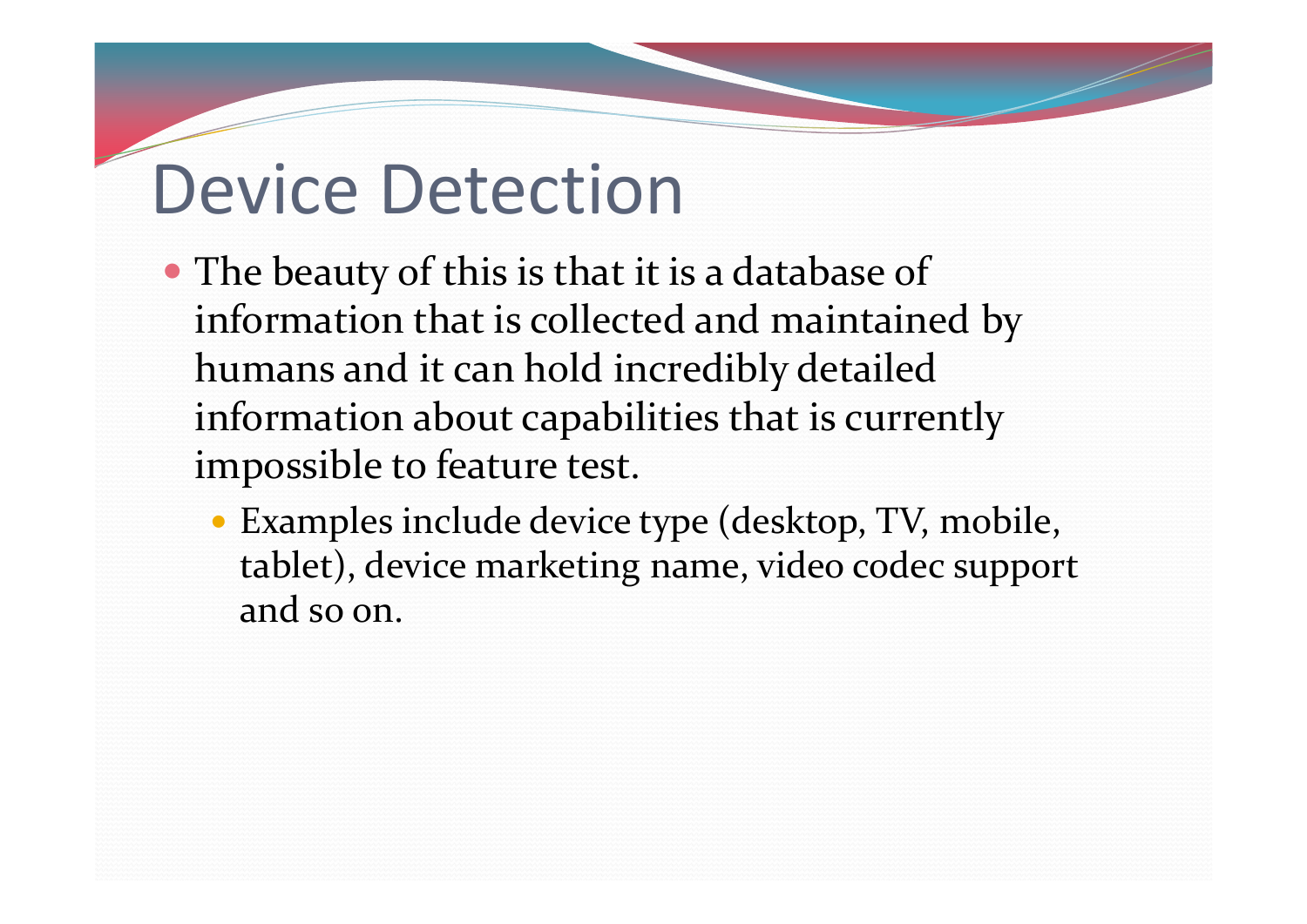#### Device Detection

- Device Detection Frameworks
	- WURFL (http://scientiamobile.com/cloud)
- A free and for fee service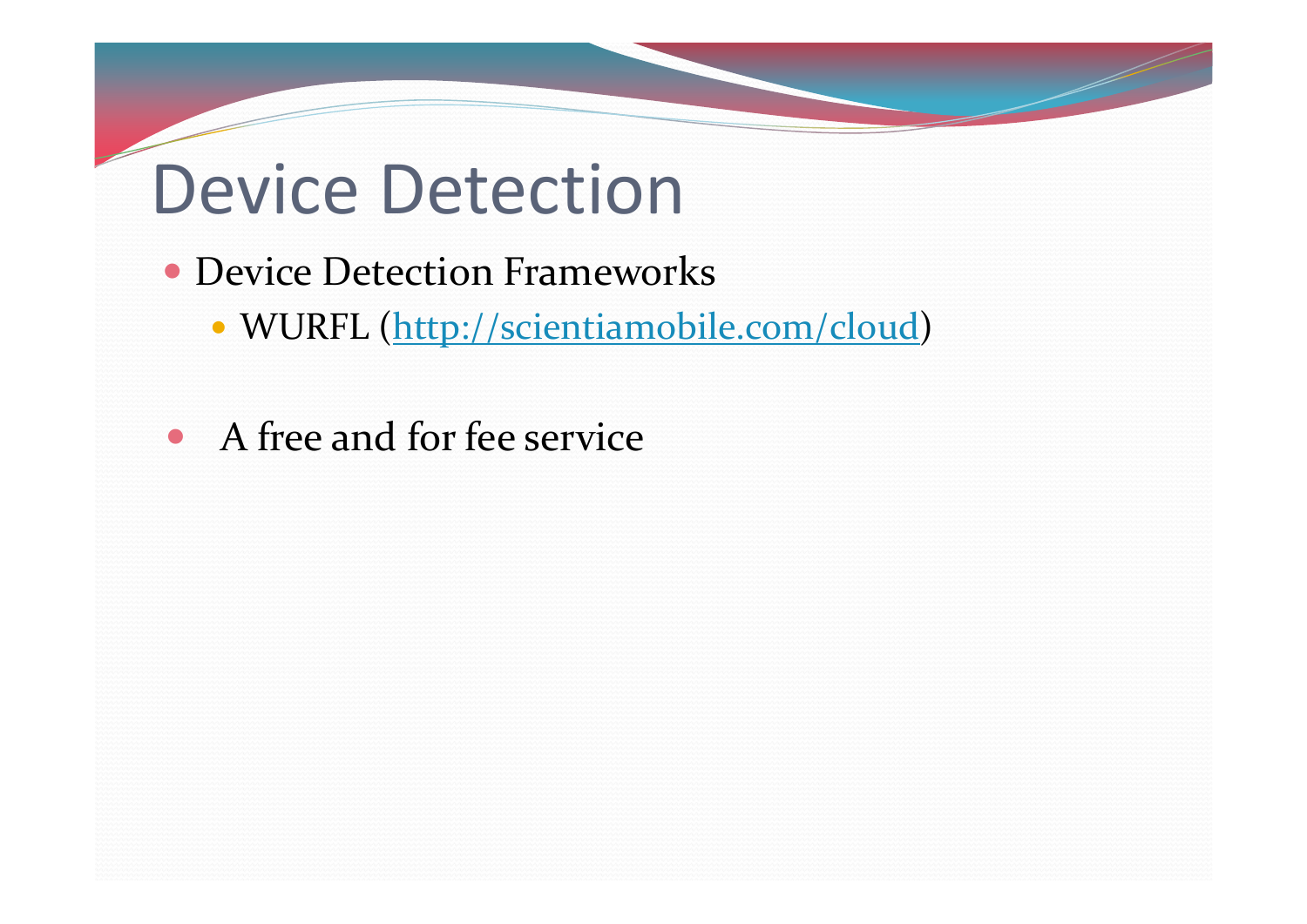#### RESS – Device Detection

#### Sample Site

- http://andmag.se/ress/
- Visit this site using various devices
	- Desktop
	- Smart Phone try several
	- Tablet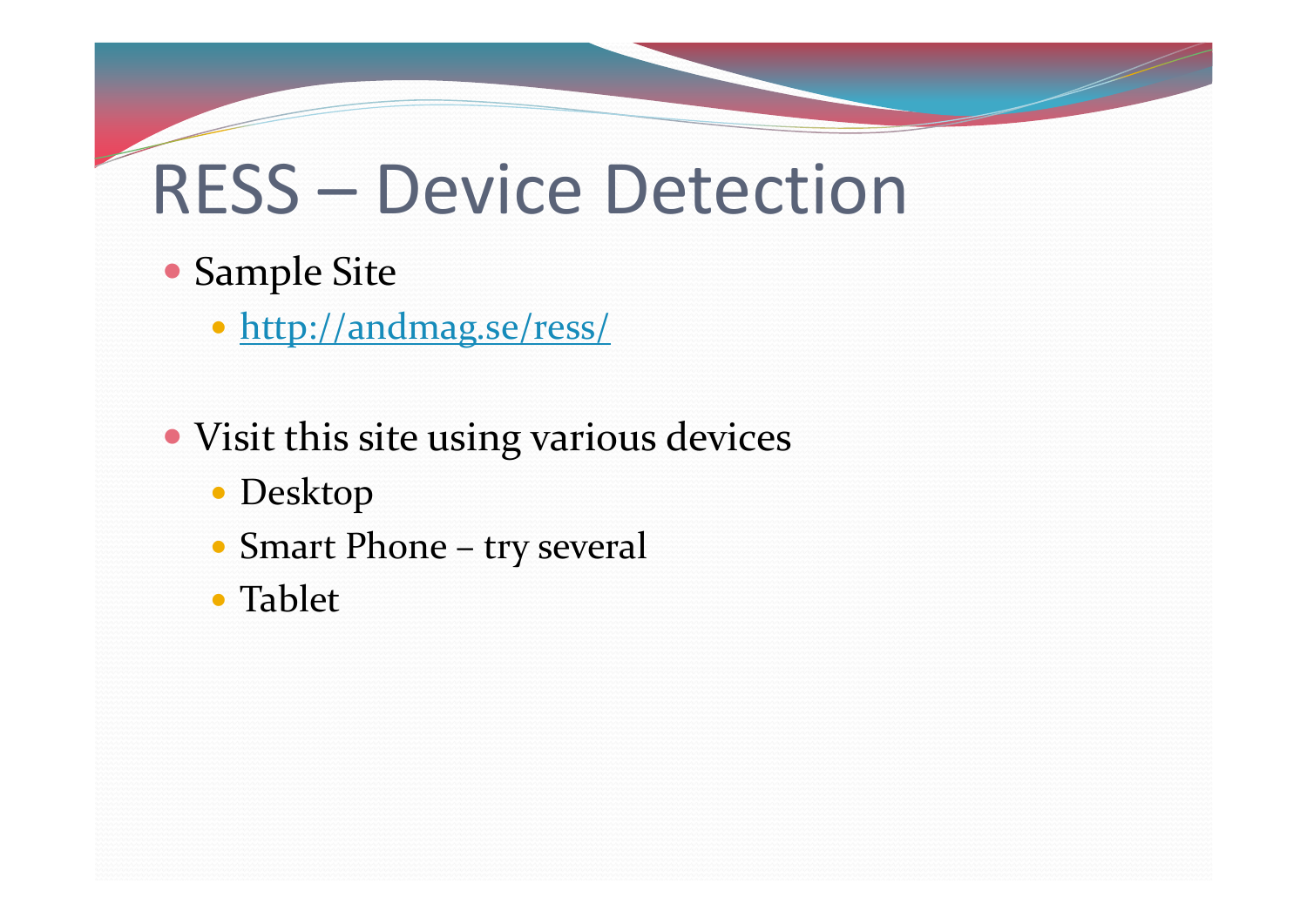#### WURFL

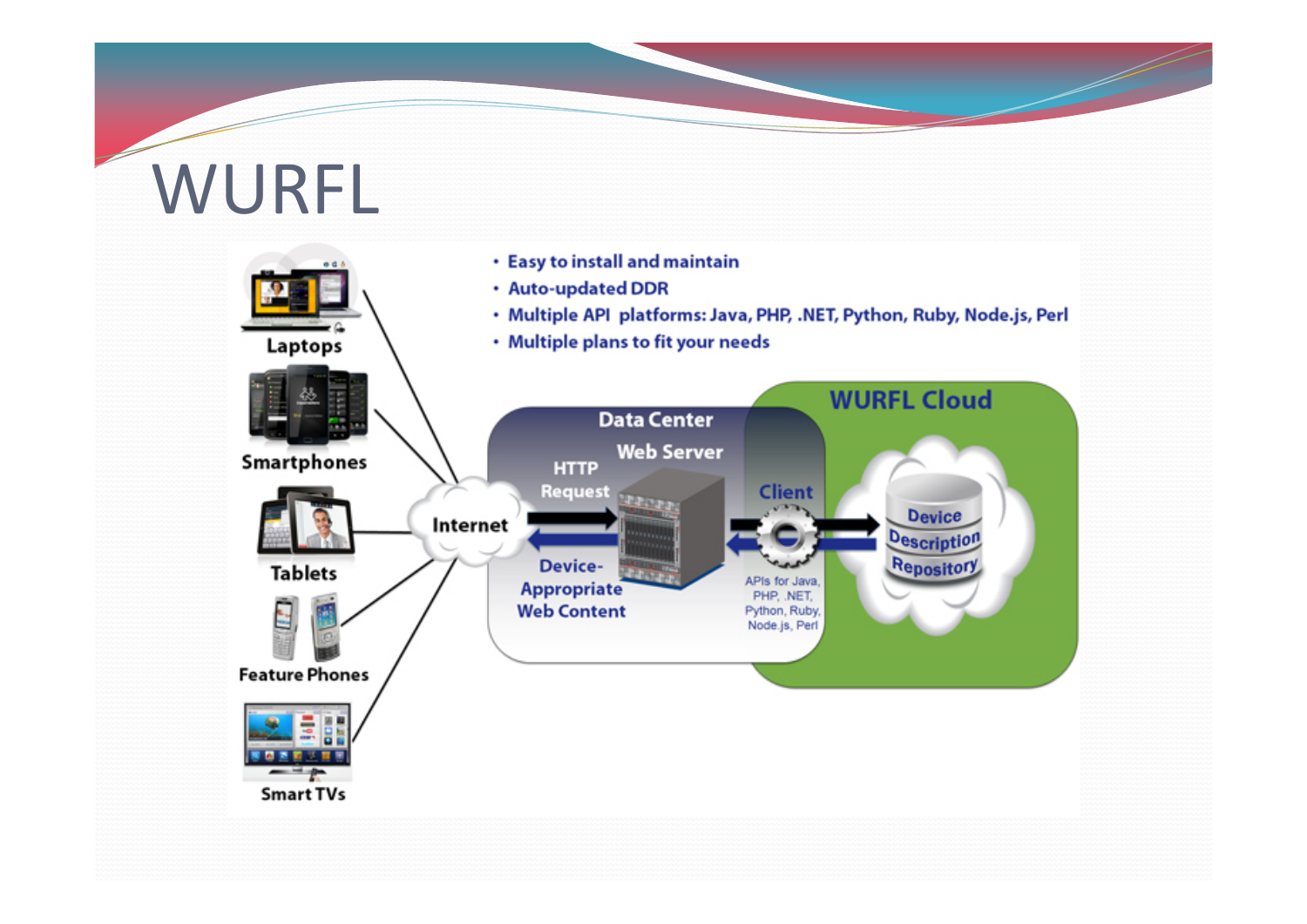#### Getting Started with WURFL

http://scientiamobile.com/wurflCloud/gettingStarted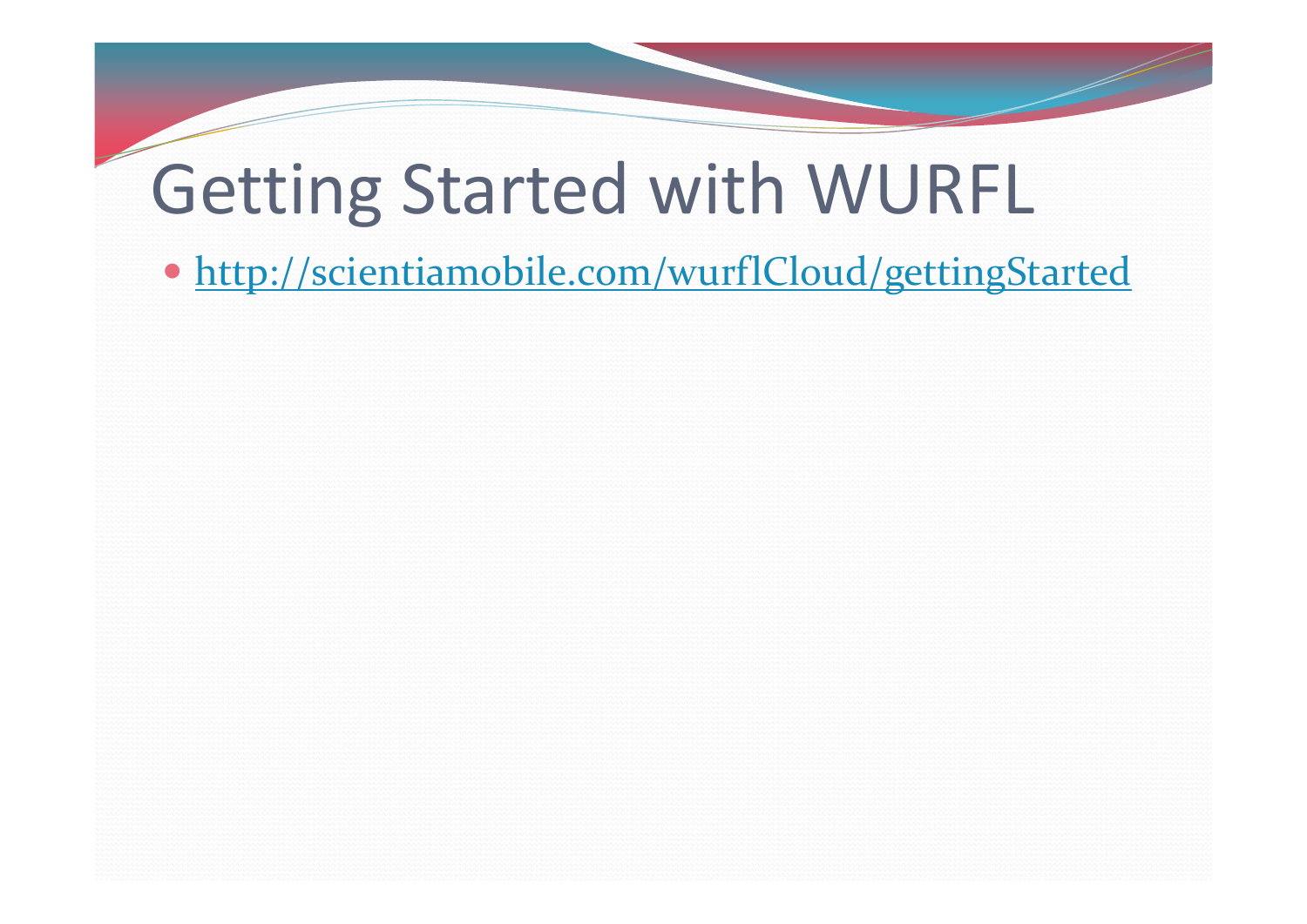- WURLF stands for stands for Wireless Universal Resource File
- WURFL is <sup>a</sup> Device Description Repository (DDR) which serves as <sup>a</sup> central source of device informationfor mobile web applications. It contains descriptions of thousands of mobile devices that can be used in any application, free or commercial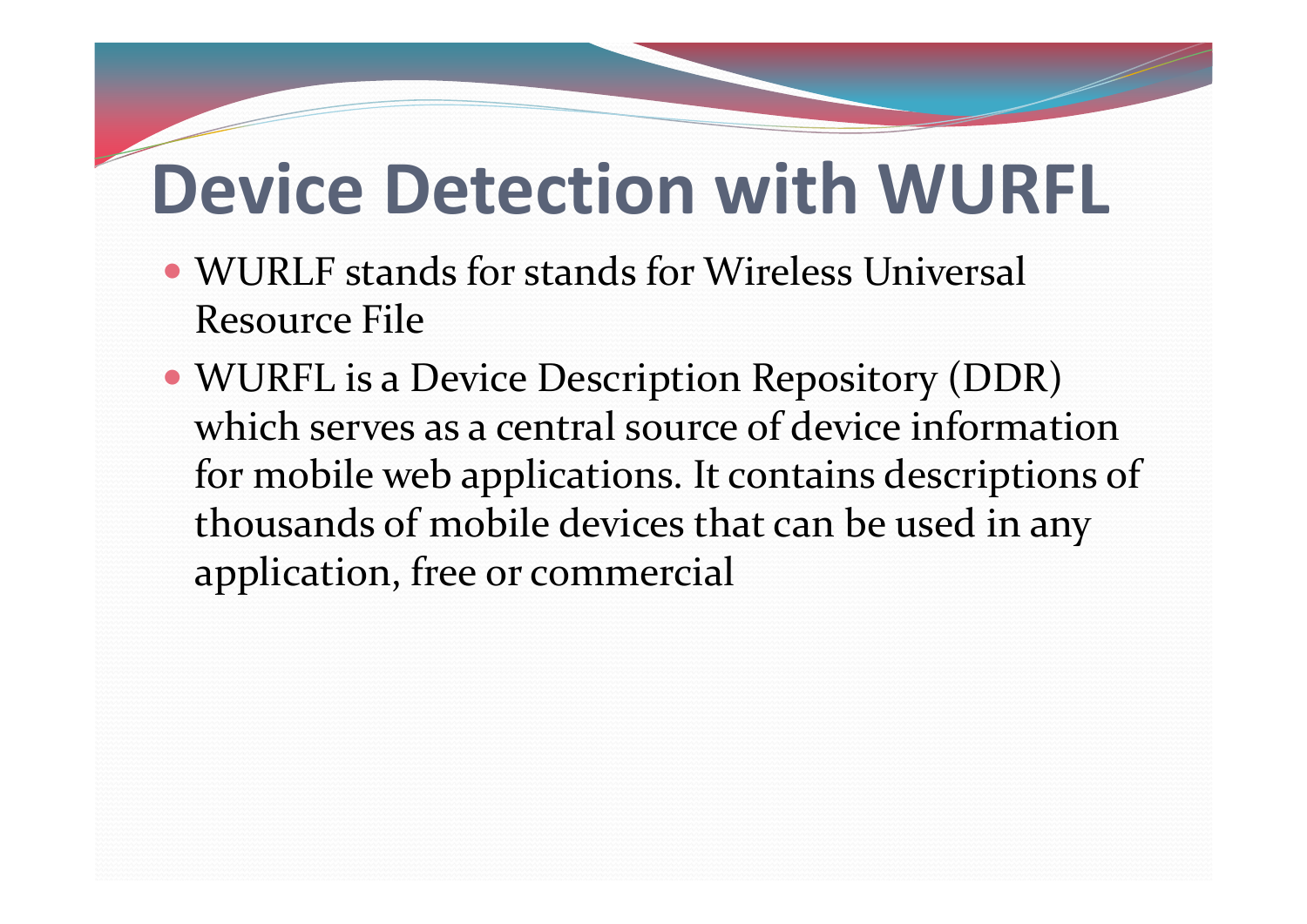- WURFL is recognized as the de-facto standard in the area of Device Description Repositories.
- The WURFL project began in 2002, with the intention of tackling the issues of mobile device fragmentation. It seeks to do so by providing developers across the world with a common set of device information.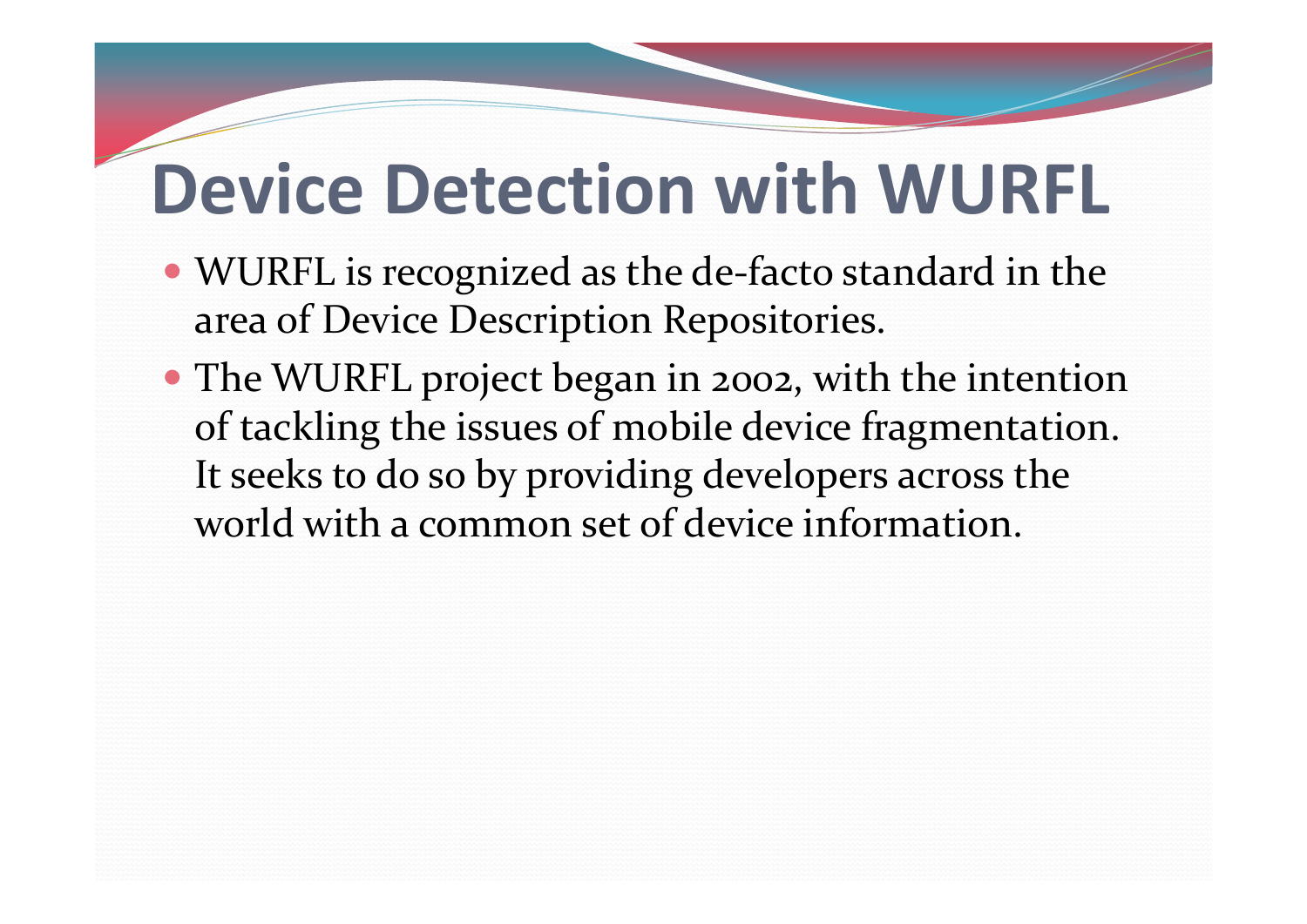- WURFL has the following editions:
	- Java Edition
	- PHP Edition
	- Net Edition (Also called NuGet)
	- Database Edition
	- JavaScript
	- Perl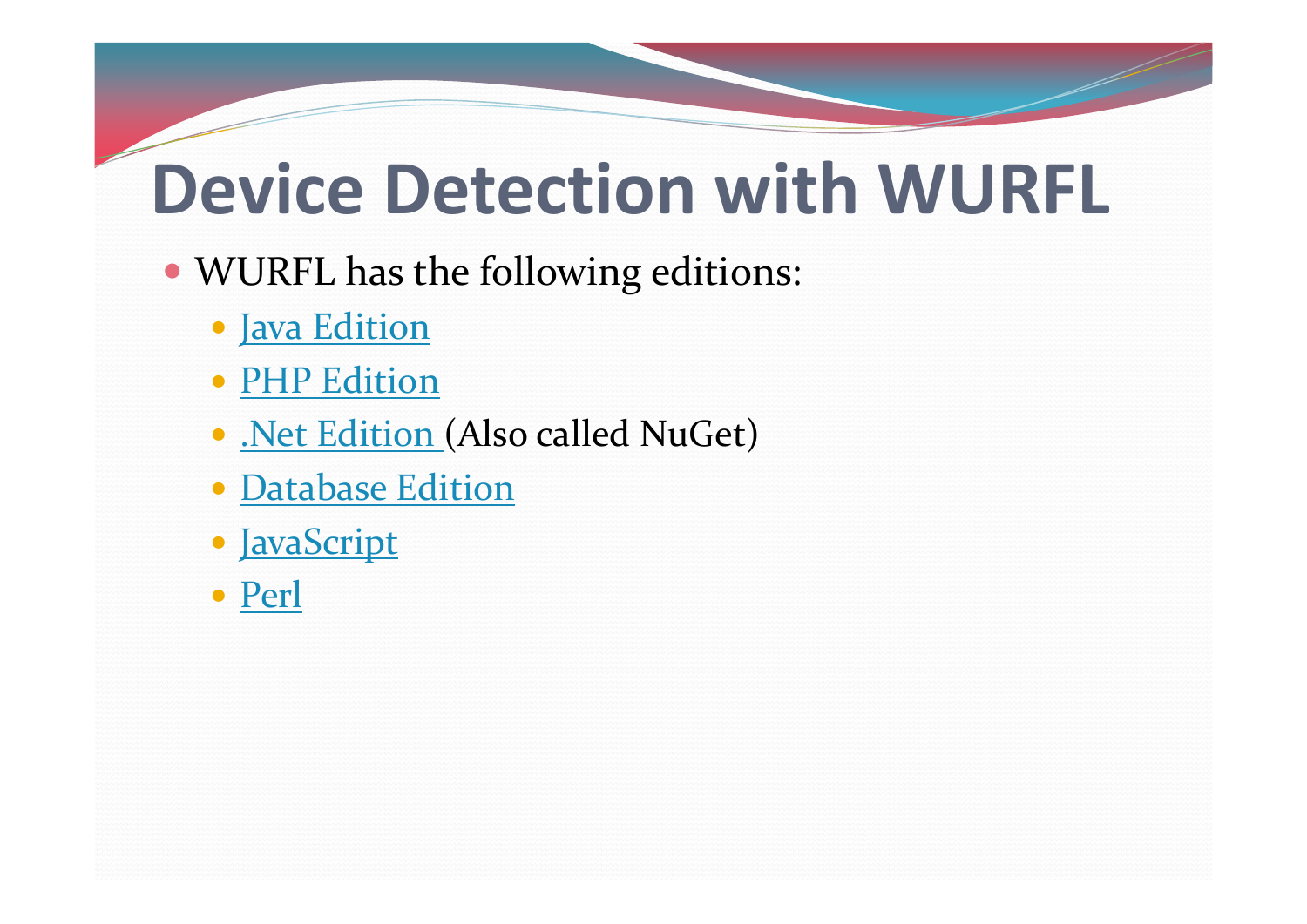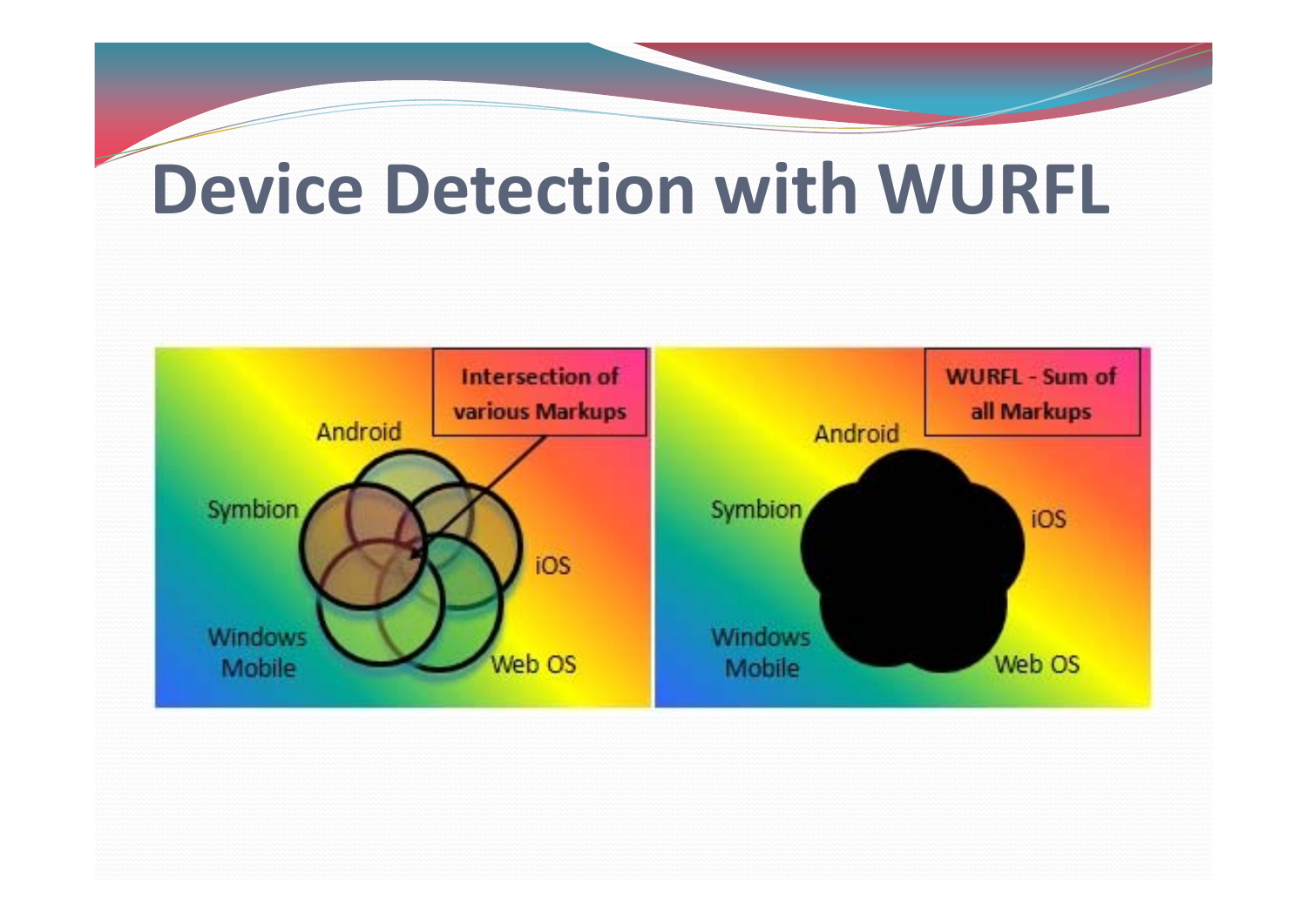- The figure on the left shows the different markup languages.
- Since the coders design the application to suppor<sup>t</sup> all the available devices, the available domain for coding is the area of intersection. Due to introduction of more and more devices and the difference in device suppor<sup>t</sup> and features, this region generally becomes smaller and smaller.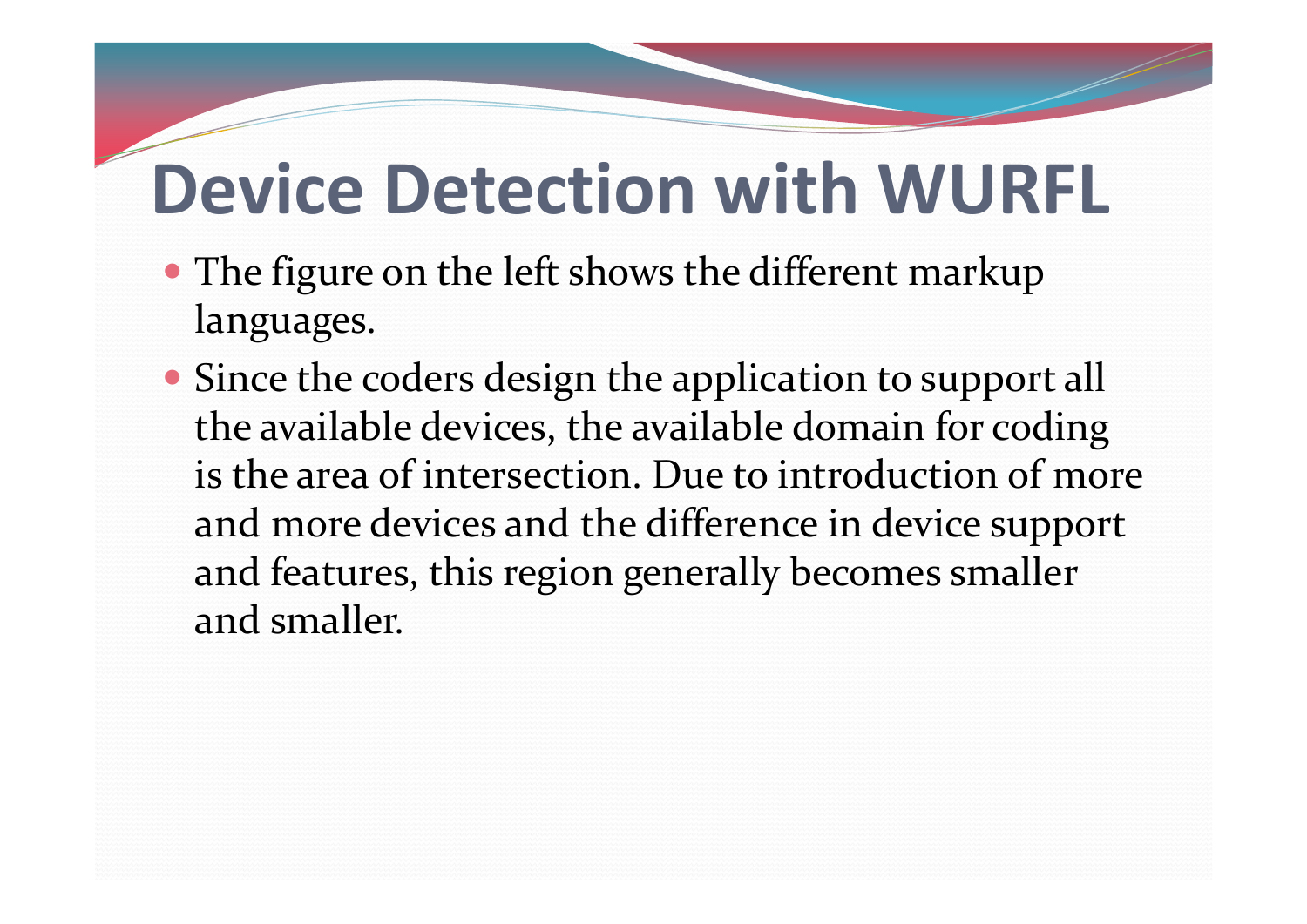- WURFL addresses this issue by detecting the device type and then delivering suitable markup. The figure on right demonstrates the available markup range for the coders to develop, which is the sum of all the markup regions.
- WURFL contains 7,000+ unique devices and thousands of firmware variations, representing nearly every mobile device on the market worldwide!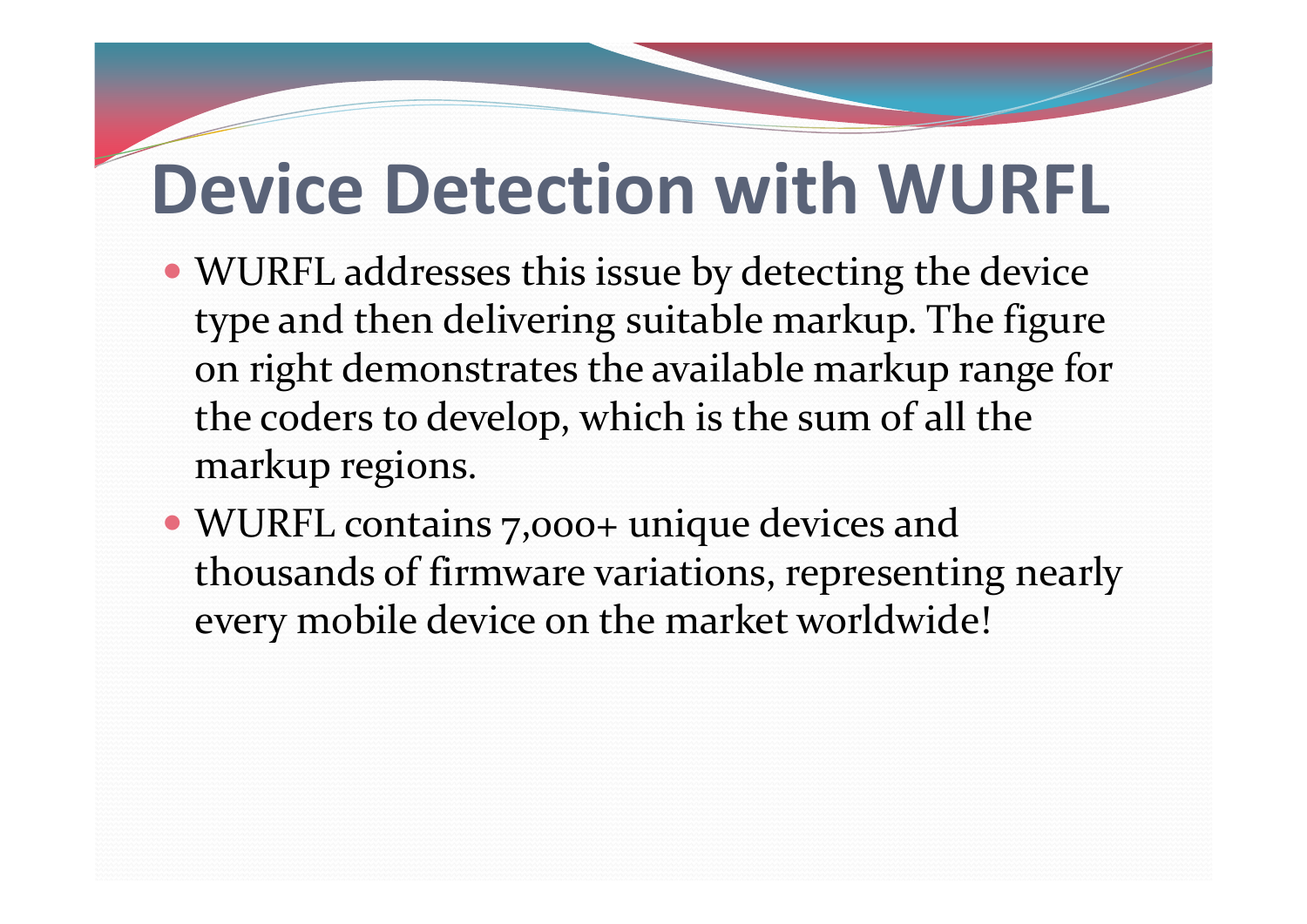## **WURFL Flow**

 Once an application reques<sup>t</sup> from <sup>a</sup> device reaches the web server, the WURFL framework detects the device type and produces markup generated specifically for the device.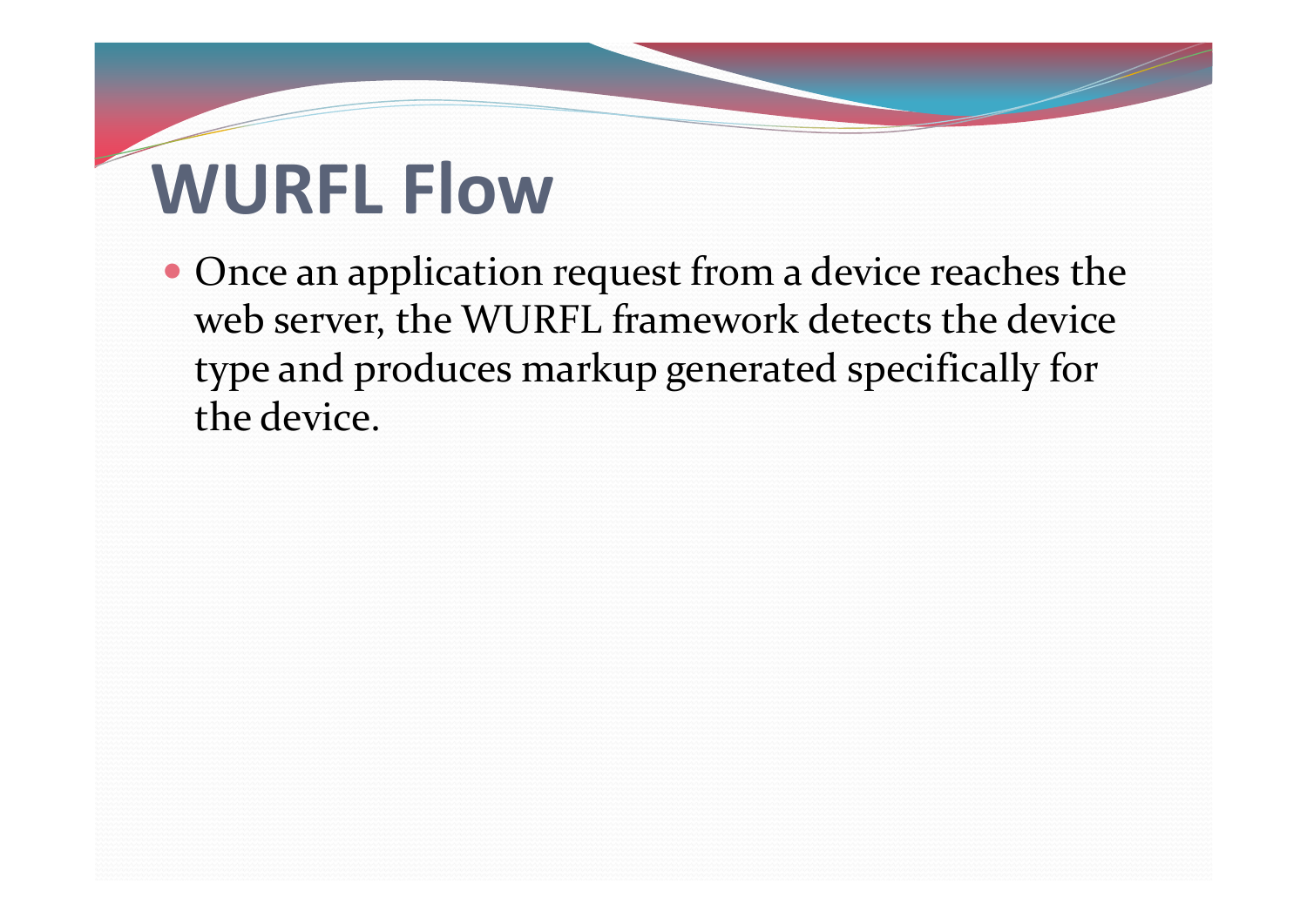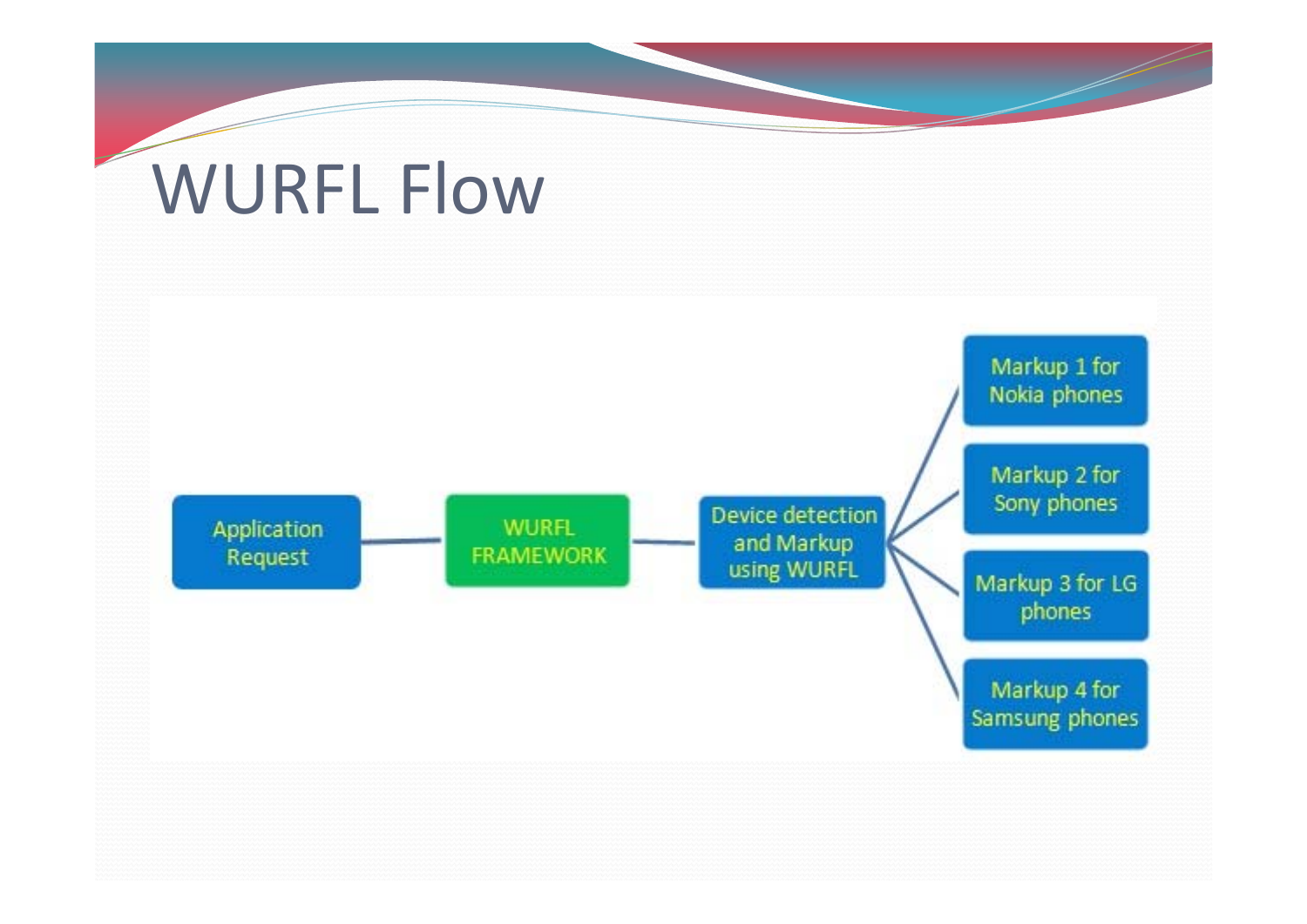#### WURFL Delivery Formats

- WML Wireless Markup Language
- XHTML ‐ Extensible HypeText Markup Language
- C-HTML Compact HTML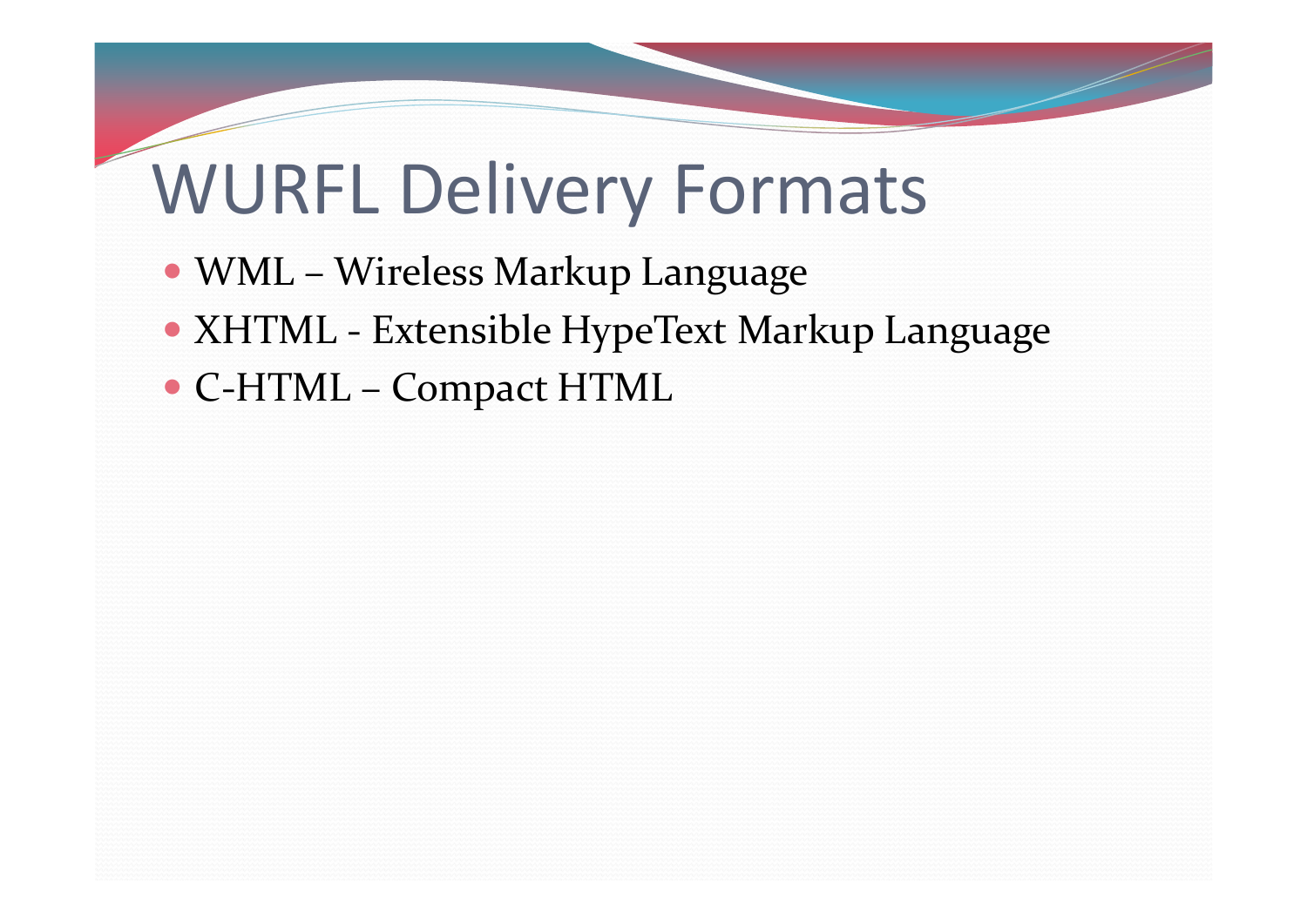### WURL Device & WURL Capabilities

http://wurfl.sourceforge.net/help\_doc.php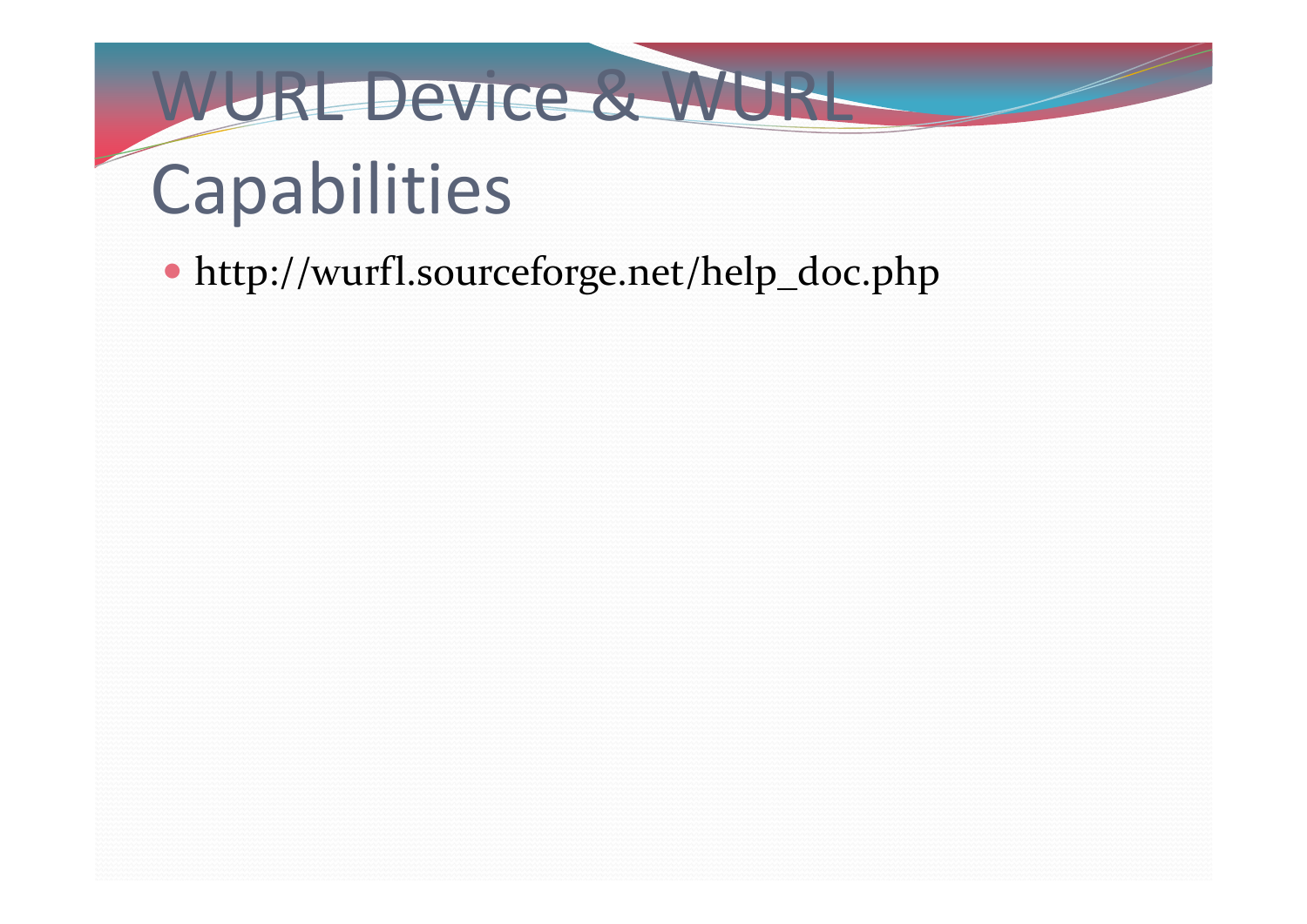#### **The WURFL Device Hierarchy**



| generic                     | <device> element in WURFL</device>        |
|-----------------------------|-------------------------------------------|
| generic_mobile              | Generic                                   |
| generic xhtml               | <b>Generic Mobile</b>                     |
| uptext                      | Family                                    |
|                             |                                           |
| nokia generic series40      | <b>Actual Device Root (WURFL-Profile)</b> |
| nokia generic series60      | <b>Device Subversion</b>                  |
| nokia generic series60 dp20 | <b>Fall Back</b>                          |
|                             |                                           |
| nokia n70 ver1              |                                           |
| nokia n70 ver1 sub1052601   |                                           |
| nokia n70 ver1 sub opera1   |                                           |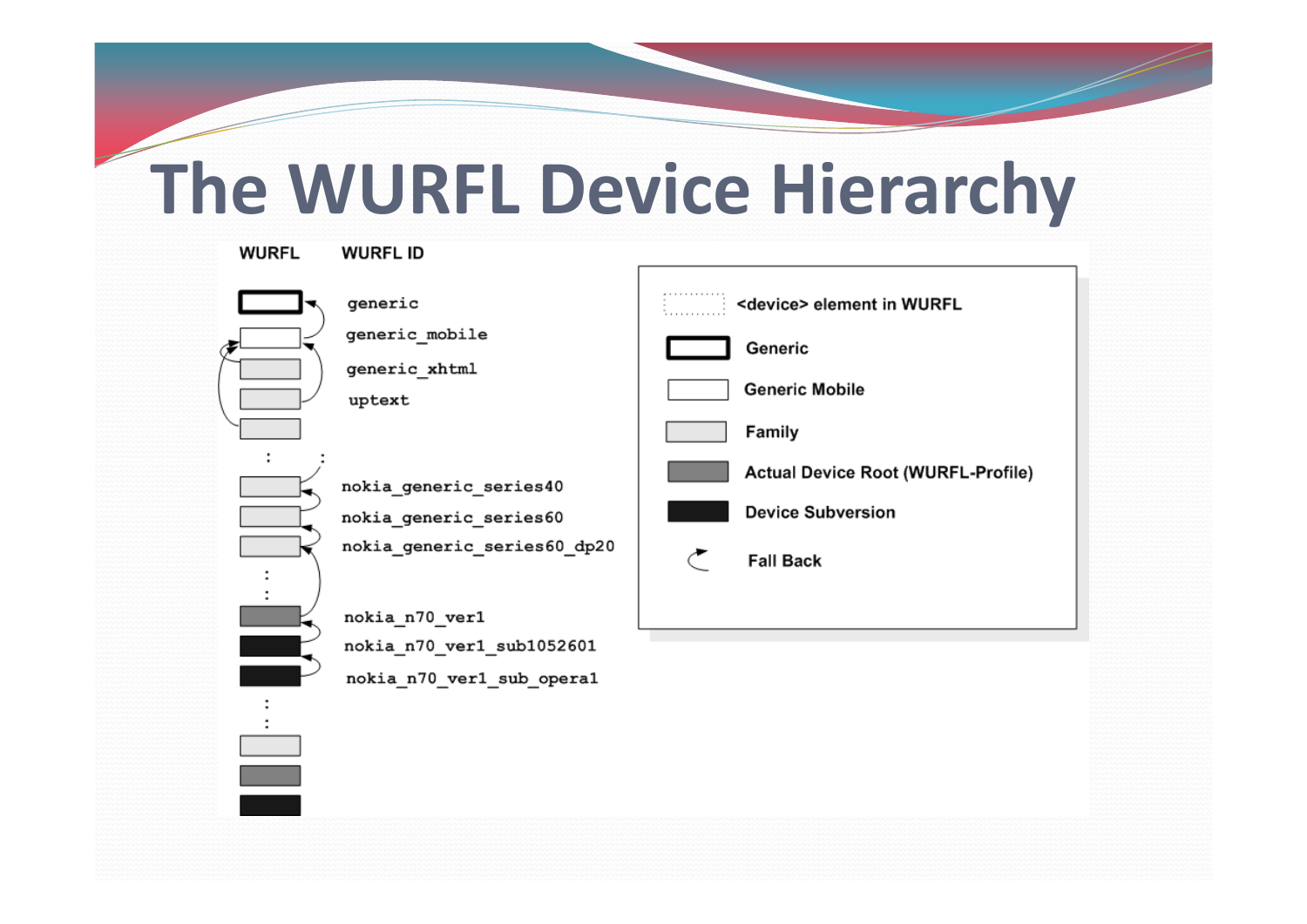#### Java Code Example

- Download from
	- http://sourceforge.net/projects/wurfl/files/WURFL%20 Java%20API/1.5/
- Unpack the package into your tomcat webapps/ directory
- hit http://yourserver[:port]/wurflhelloworld-{servlet|spring}-{version}/ with your browser.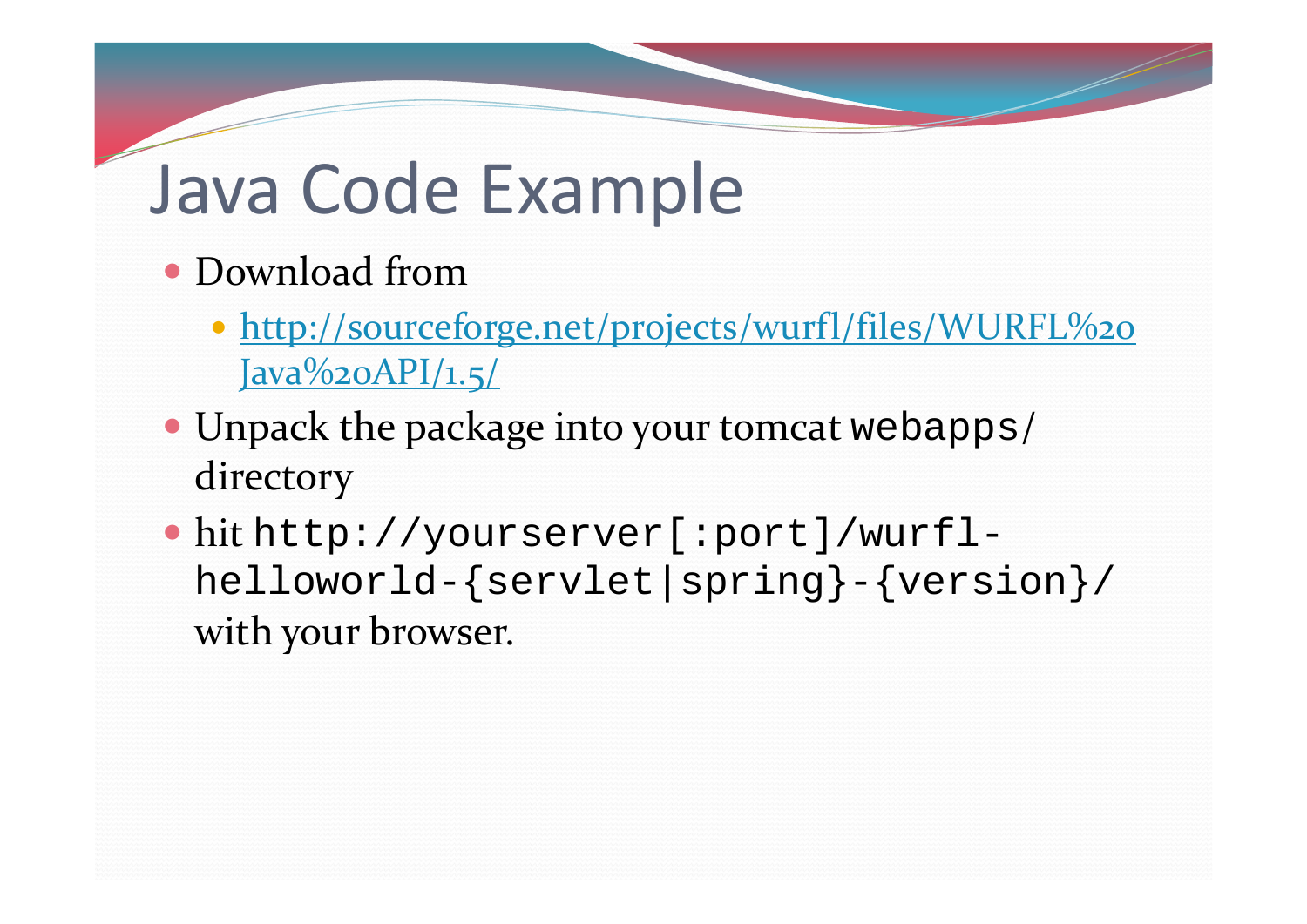import java.io.IOException;

import javax.servlet.ServletException; import javax.servlet.http.HttpServlet; import javax.servlet.http.HttpServletRequest; import javax.servlet.http.HttpServletResponse;

import net.sourceforge.wurfl.core.Device; import net.sourceforge.wurfl.core.MarkUp; import net.sourceforge.wurfl.core.WURFLEngine; import net.sourceforge.wurfl.core.exc.CapabilityNotDefinedException;

import org.slf4j.Logger; import org.slf4j.LoggerFactory;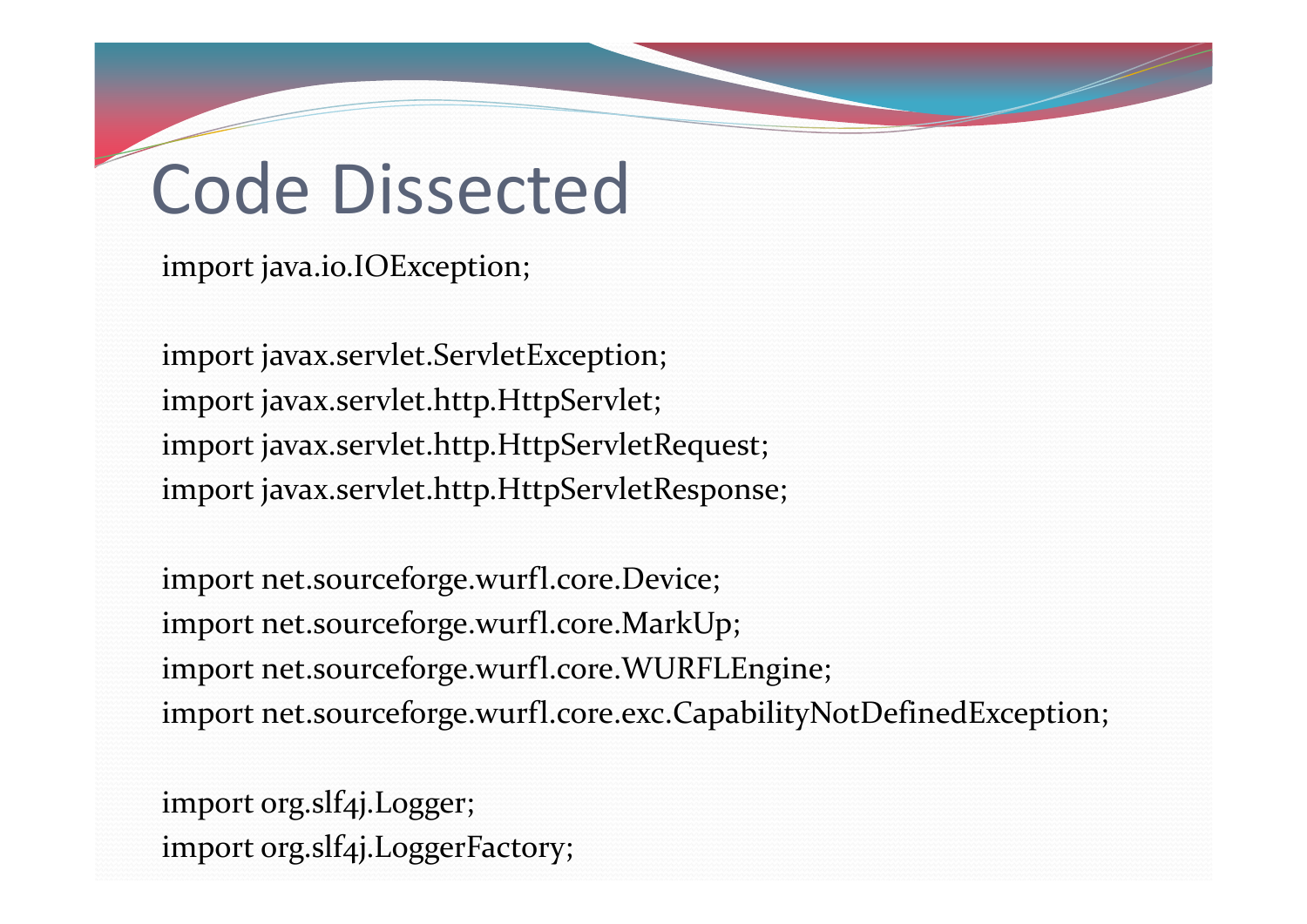public class HelloWorld extends HttpServlet {

```
/** Serial */
```
private static final long serialVersionUID = 10L;

```
private static final String XHTML_ADV = 
"xhtmladv.jsp";
```
private static final String XHTML\_SIMPLE = "xhtmlmp.jsp";

```
private static final String CHTML = "chtml.jsp";
private static final String WML = "wml.jsp";
```

```
/** Logger */
   private final Logger log = 
LoggerFactory.getLogger(getClass());
```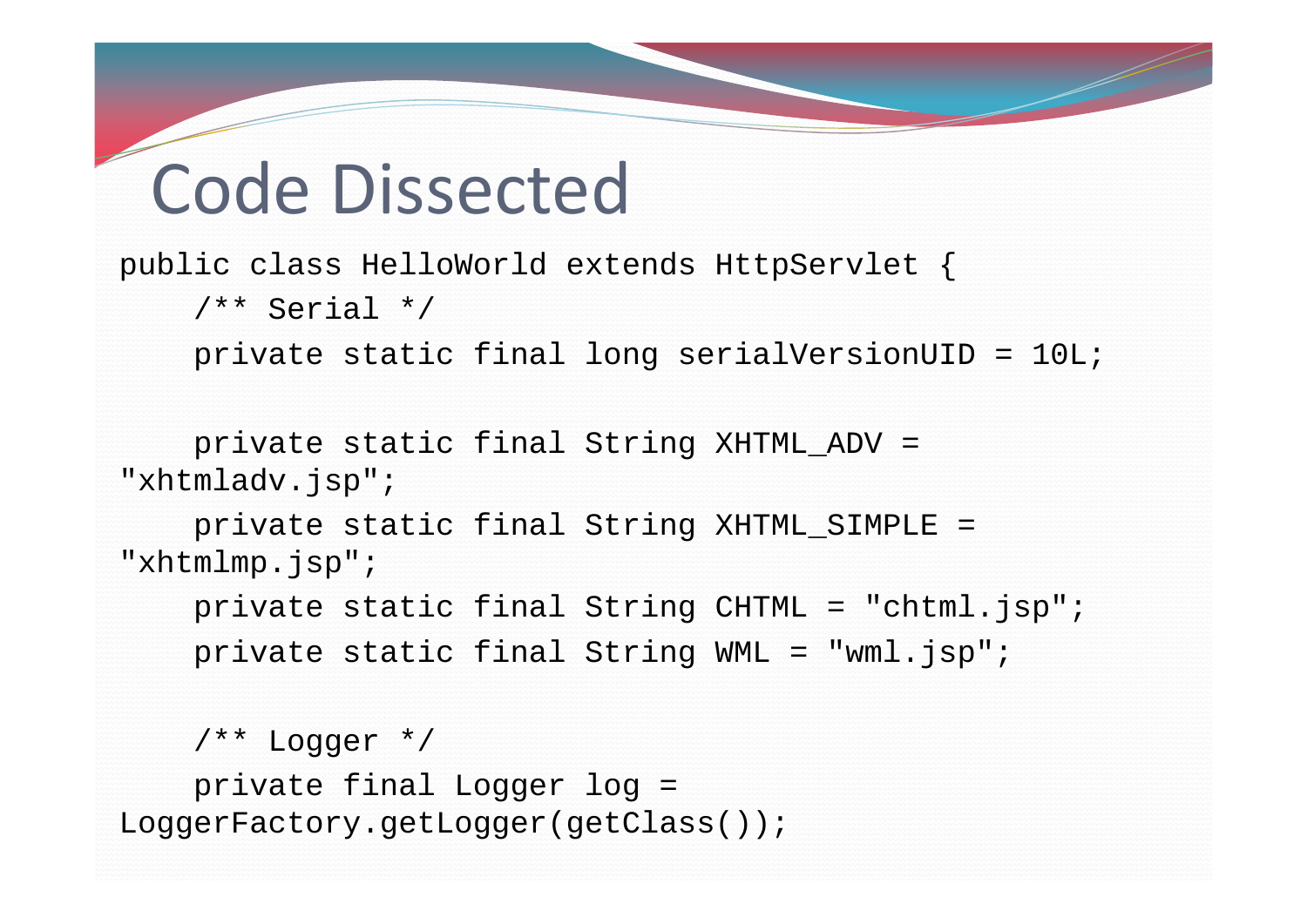}

}

protected void doGet(HttpServletRequest request, HttpServletResponse response) throws ServletException, IOException { processRequest(request, response);

protected void doPost(HttpServletRequest request, HttpServletResponse response) throws ServletException, IOException { processRequest(request, response);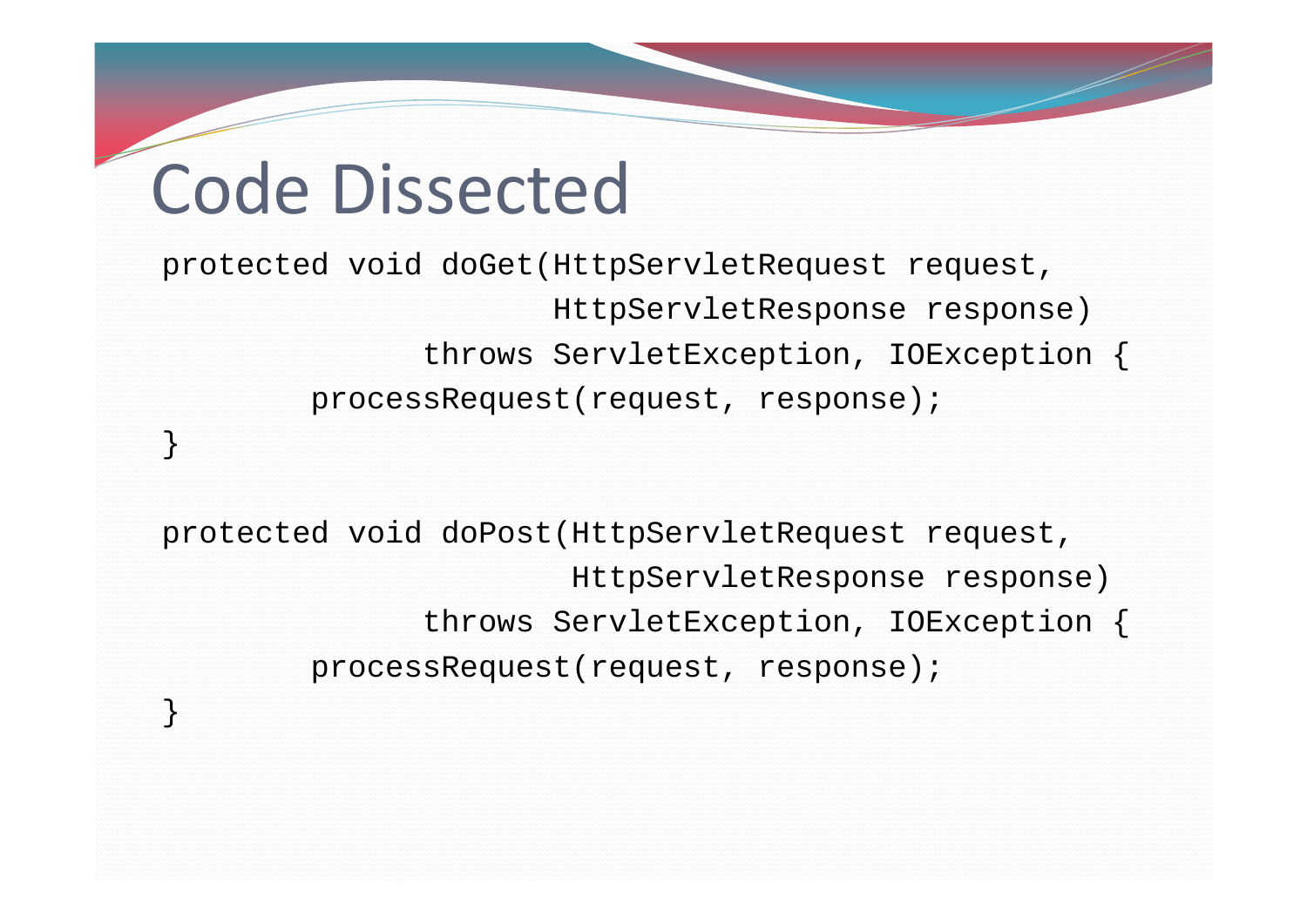protected void processRequest(HttpServletRequest request, HttpServletResponse response) throws ServletException, IOException { WURFLEngine engine = (WURFLEngine) getServletContext().getAttribute(WURFLEngine.class.getName  $()$ ;

Device device <sup>=</sup>engine.getDeviceForRequest(request);

log.debug("Device: " + device.getId()); log.debug("Capability: " + device.getCapability("preferred\_markup"));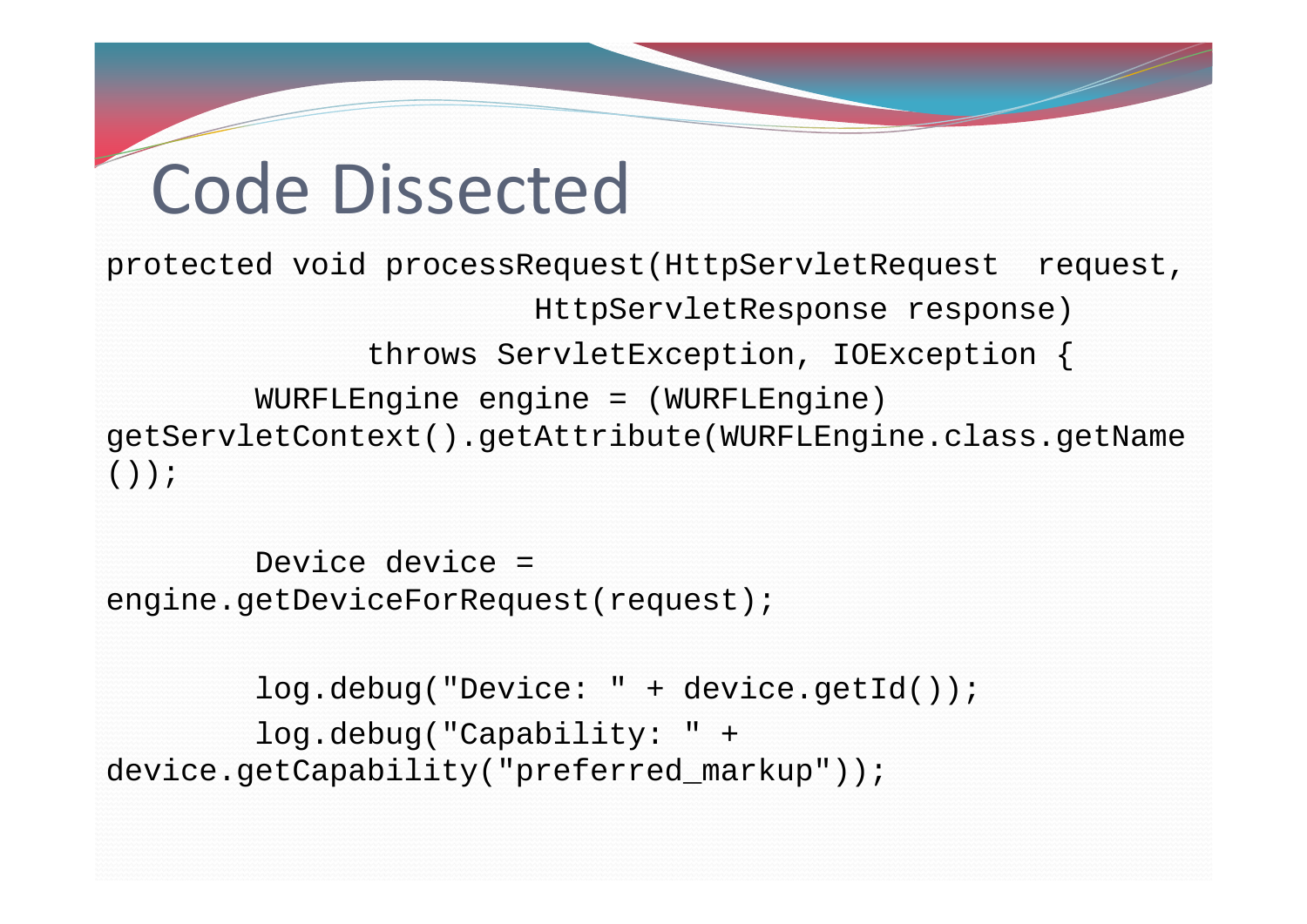```
String jspView = null;
if (MarkUp.XHTML_ADVANCED.equals(markUp)) {
     jspView = XHTML_ADV;
} else if (MarkUp.XHTML_SIMPLE.equals(markUp)) {
     jspView = XHTML_SIMPLE;
} else if (MarkUp.CHTML.equals(markUp)) {
     jspView = CHTML;
} else if (MarkUp.WML.equals(markUp)) {
     jspView = WML;
}
log.info("View: " + jspView);
```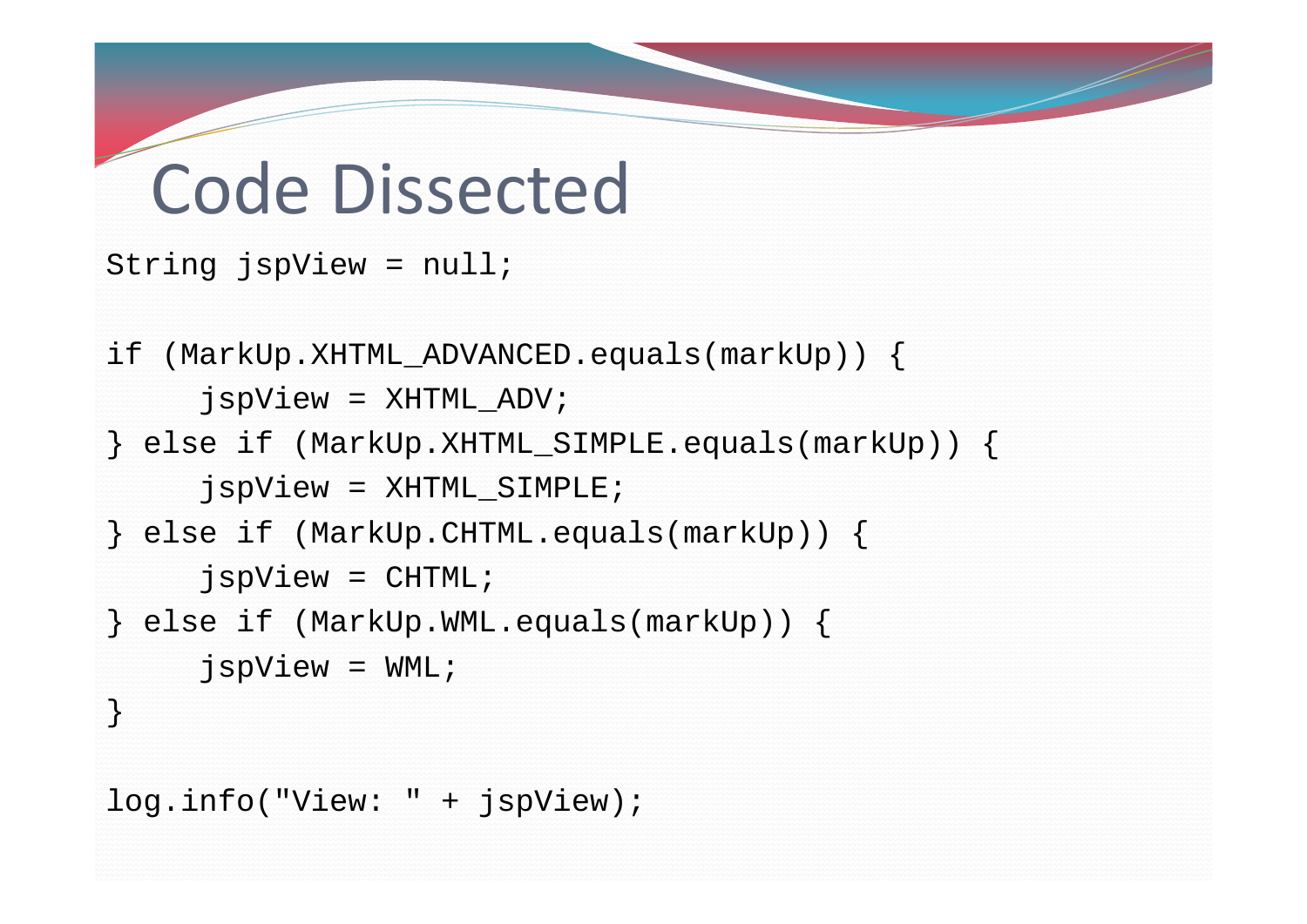```
if (markUp == MarkUp.XHTML ADVANCED ||
   markUp == MarkUp.KHTML_SIMPLE)String contentType ="text/html";
   try {
```

```
contentType =
```
}

```
device.getCapability("xhtmlmp_preferred_mime_type");
```

```
} catch (CapabilityNotDefinedException e) {
```

```
throw new RuntimeException("Somethingh is seriously 
wrong with your WURFL:" + e.getLocalizedMessage(), e);
     }
     request.setAttribute("contentType", contentType);
     log.debug("ContentType: " + contentType);
```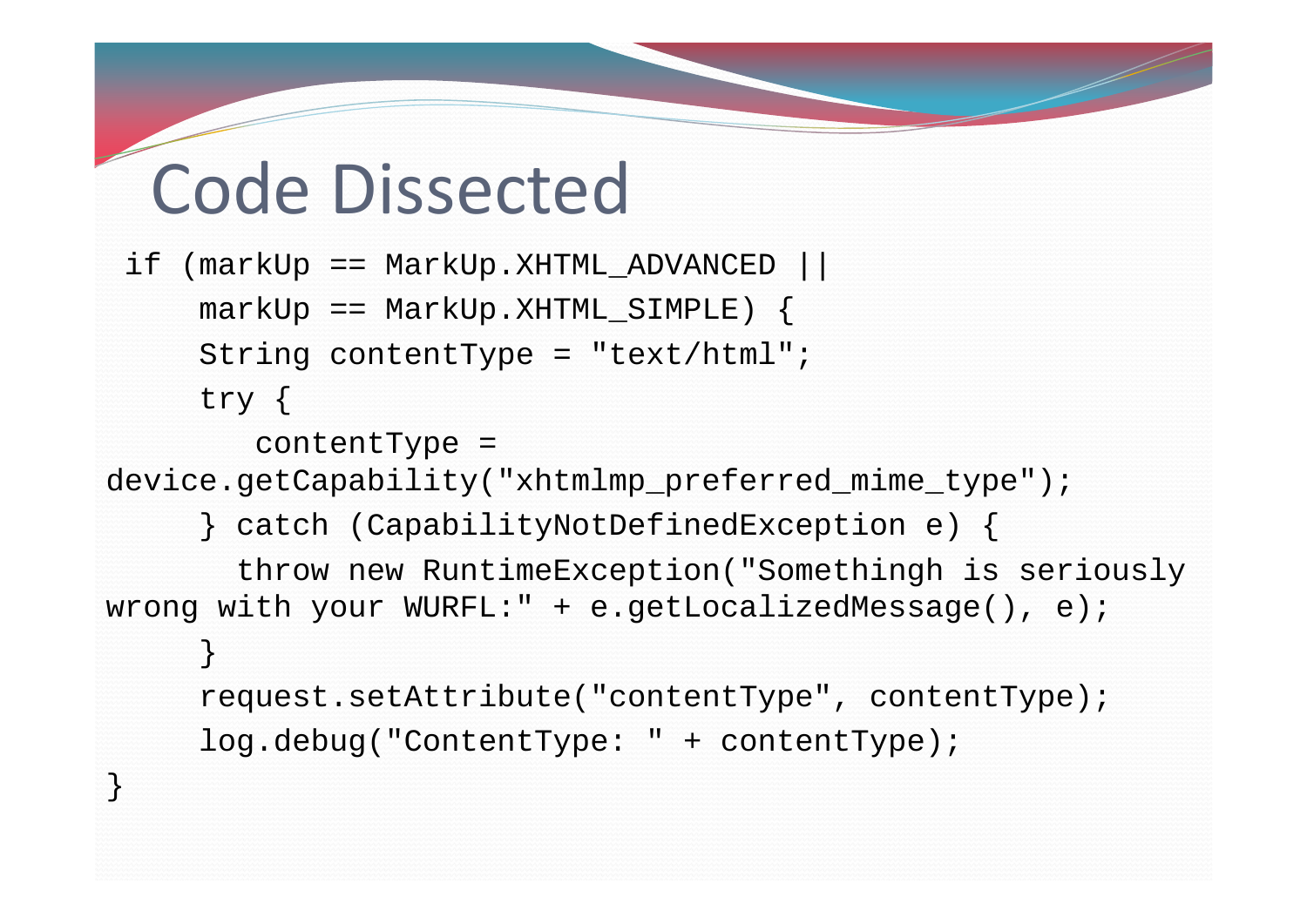#### xml.com ‐ Listener

#### • The class is called

net.sourceforge.wurfl.core.web.WURFLServletContextListener and it will take care of configuring

net.sourceforge.wurfl.core.WURFLEngine as a wurflEngine.

<listener>

<listener-class>

net.sourceforge.wurfl.core.web.WURFLServletC ontextListener

</listener-class>

</listener>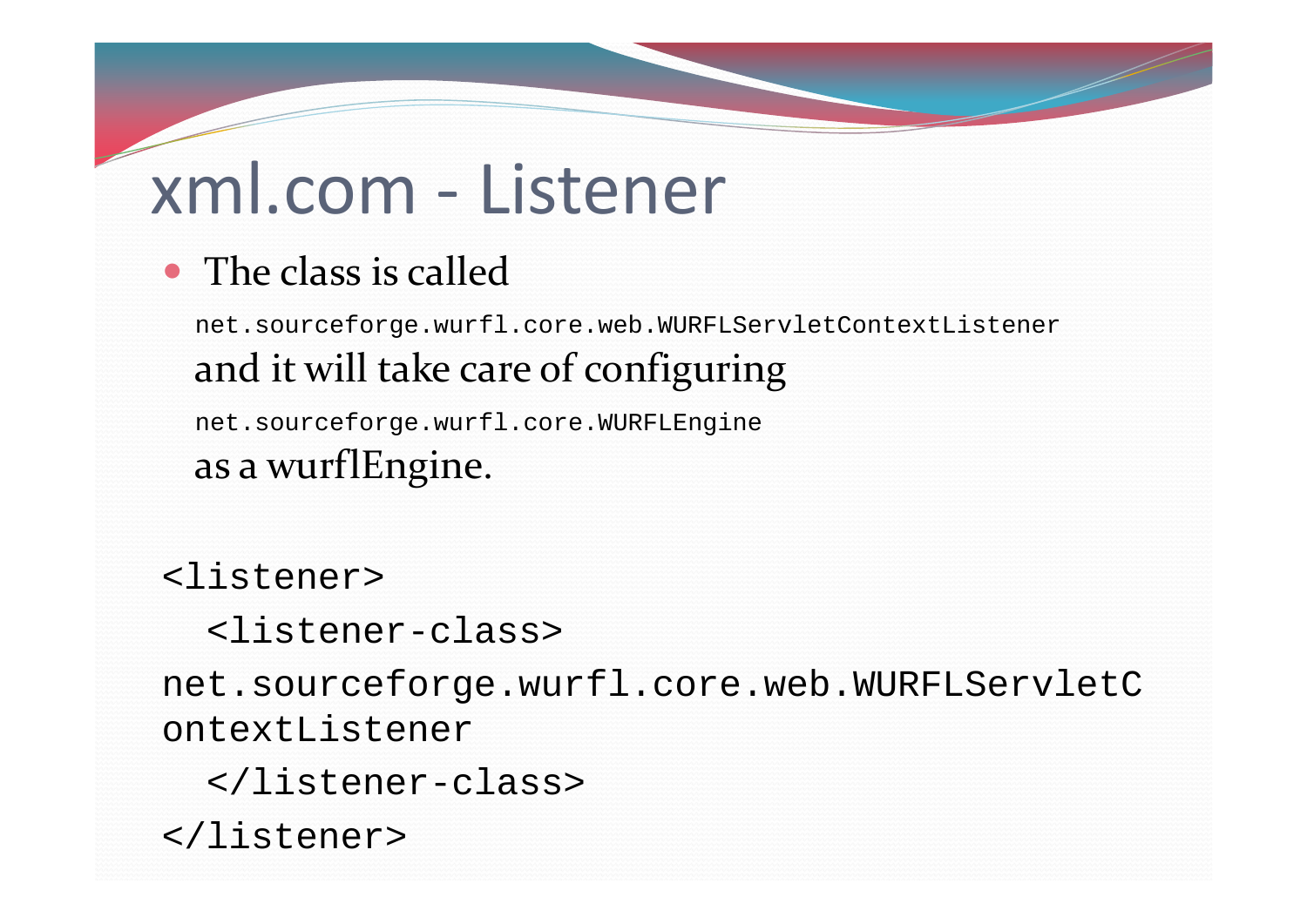#### • In addition to this class, the

<code>wURFLServletContextListener</code> will also load the wurfl.zip file by reading the "wurfl" parameter from the web.xml itself.

```
<context-param>
```

```
<param-name>wurfl</param-name>
```

```
<param-value>/WEB-INF/wurfl.zip</param-value>
```

```
</context-param>
```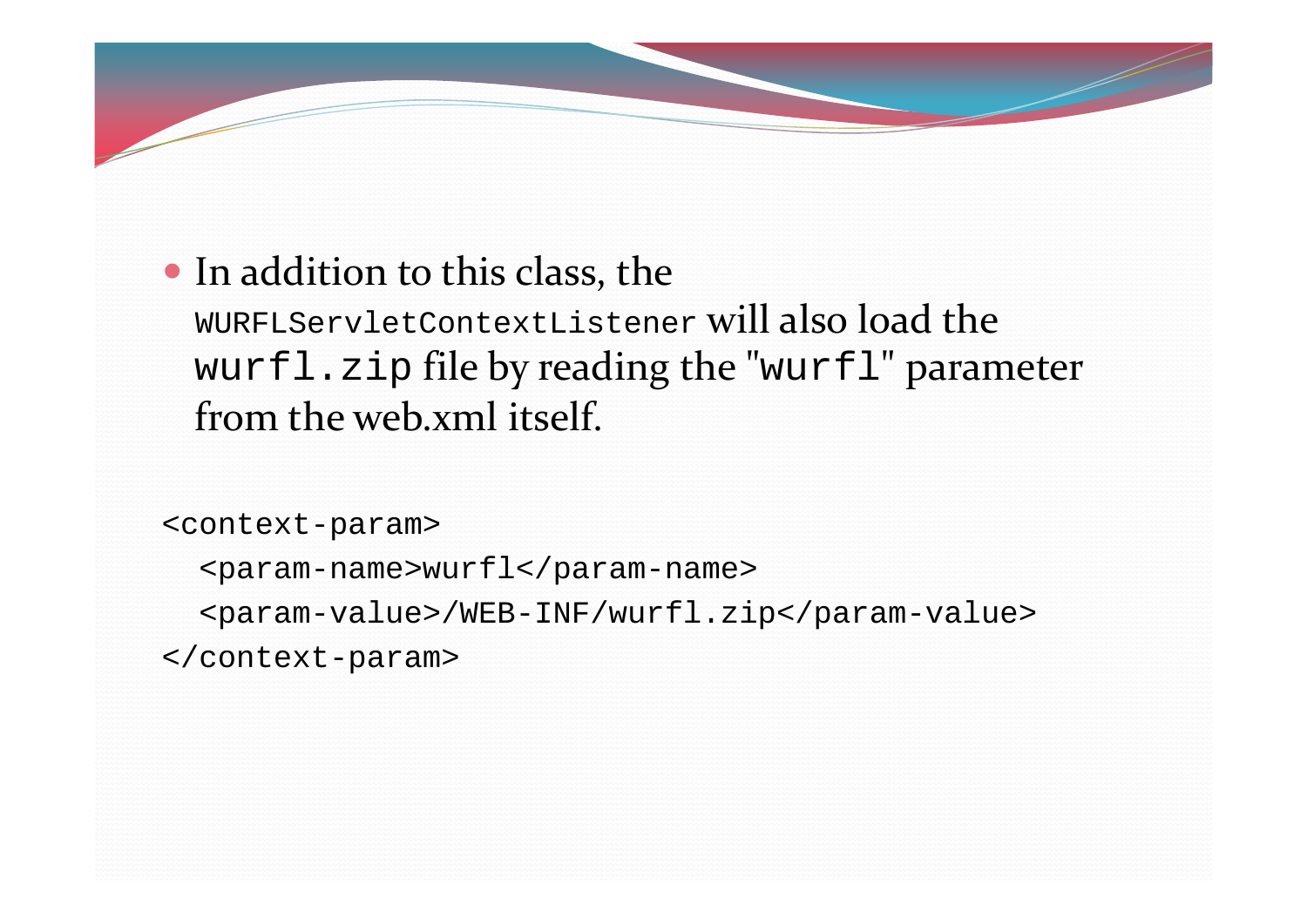#### web.xml - Snippet

 New capability filter feature can also be configured directly from the web.xml; capability names can be specified into <sup>a</sup> context parameter value, simply called capability‐filter. Capabilities need to be specified one‐ per‐line without punctuation marks, like this: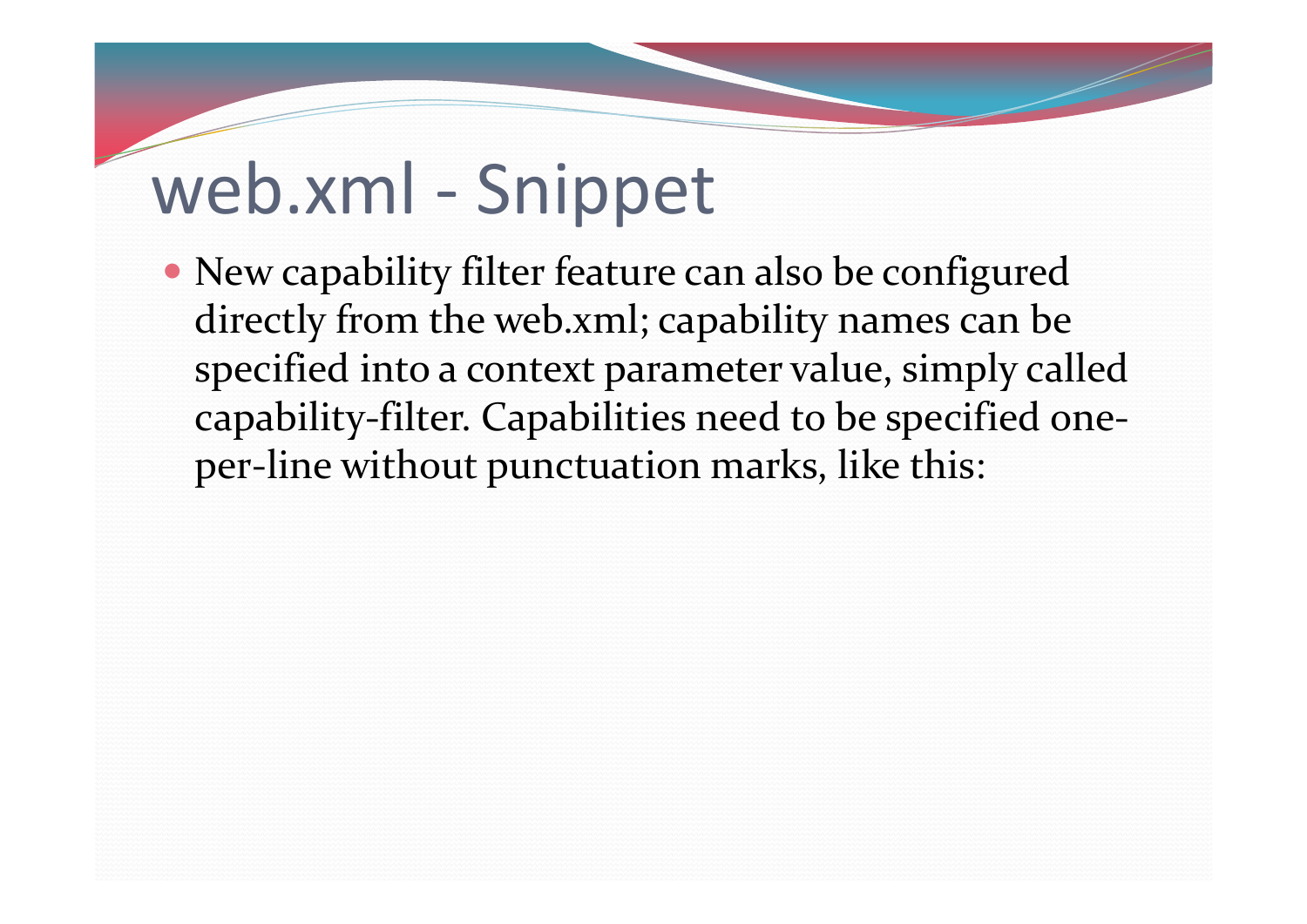### web.xml ‐ Snippet

<context-param>

<param-name>capability-filter</param-name> <param-value> device\_os device os version is tablet is wireless device mobile\_browser mobile\_browser\_version pointing\_method preferred\_markup resolution\_height resolution\_width ux full desktop xhtml\_support\_level </param-value> </context-param>